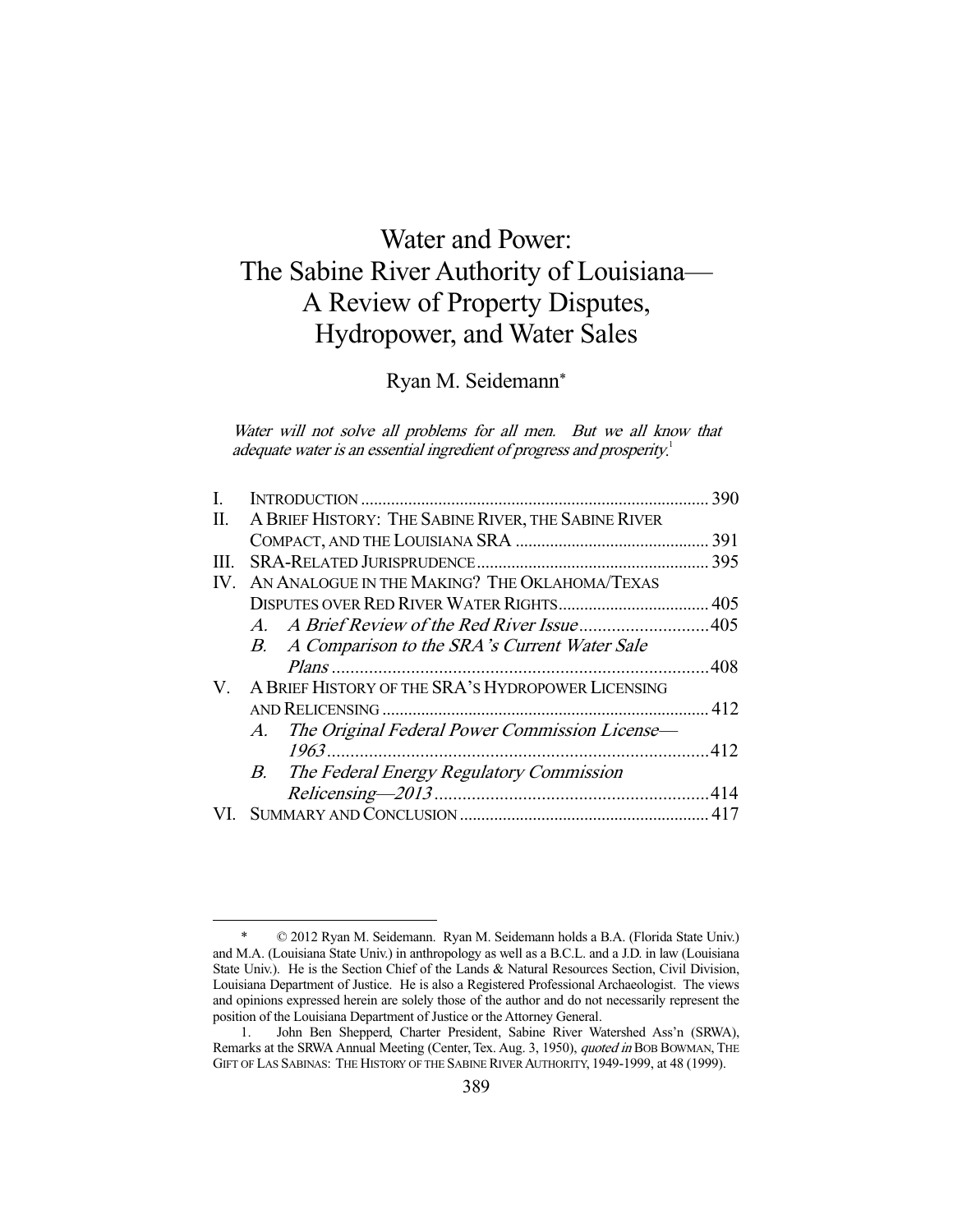#### I. INTRODUCTION

-

 The Sabine River Authority of Louisiana (SRA or SRA of Louisiana) has been characterized as one of the most powerful and autonomous of State agencies in Louisiana. $^2$  The SRA, along with the SRA of Texas, jointly manages the Toledo Bend Reservoir on the Louisiana-Texas border. The Reservoir is the "largest manmade reservoir in the South and contains the largest unallocated supply of fresh water in Texas."<sup>3</sup>

 Despite this importance, surprisingly little scholarly examination of the SRA exists.<sup>4</sup> This Article is intended to serve as the starting point for more detailed legal analysis of the SRA. For that reason, this Article is largely a historical review of the development of the SRA and an examination of the major legal issues faced by that agency—a coalescence of issues on which to build future studies and (hopefully) an inspiration to others to follow through with those endeavors.

 Part II of this Article examines, in a brief sense, the factual development of the SRA in order to situate the agency within its historic context. Part III is a review of the reported jurisprudence related to the SRA, ranging from property acquisitions to Eleventh Amendment immunity issues. Part IV situates the SRA within the broader debate of its obligations (or lack thereof) under the dormant Commerce Clause of the United States Constitution with regard to interstate water sales. This examination is undertaken through the lens of the recent decisions of the United States Court of Appeals for the Tenth Circuit regarding Oklahoma's water sale obligations to Texas under the Red River Compact.<sup>5</sup> Part V contains a brief examination of the SRA's involvement with the federal government in the licensing of its hydroelectric generation facilities, both past and present, and the environmental issues related to those activities. Finally, Part VI contains a summary of the legal issues in Parts III through V with questions for the future of the SRA.

 <sup>2.</sup> La. Op. Att'y Gen. No. 97-287, 1997 WL 730366, at \*1-2 (Oct. 28, 1997).

 <sup>3.</sup> SABINE RIVER AUTH. OF TEX. & SABINE RIVER AUTH., STATE OF LA., TOLEDO BEND PROJECT, FERC NO. 2305—FINAL LICENSE APPLICATION EXECUTIVE SUMMARY 1 (Sept. 2011), http://www.tbpjo.org/PublicRelicensing/documents/TB\_FLA/Executive Summary of FLA-1109 29.pdf [hereinafter EXECUTIVE SUMMARY].

The majority of the treatment of the SRA in scholarly circles revolves around the case discussed infra regarding the appropriate scope of review under the National Environmental Policy Act. See, e.g., C.A. Gavilondo, Sabine River Authority v. Department of Interior: NEPA's Applicability to Federal Inaction, 67 TUL. L. REV. 560 (1992).

<sup>5.</sup> See Tarrant Reg'l Water Dist. v. Herrmann (Tarrant IV), 656 F.3d 1222 (10th Cir. 2011); City of Hugo v. Nichols, 656 F.3d 1251 (10th Cir. 2011).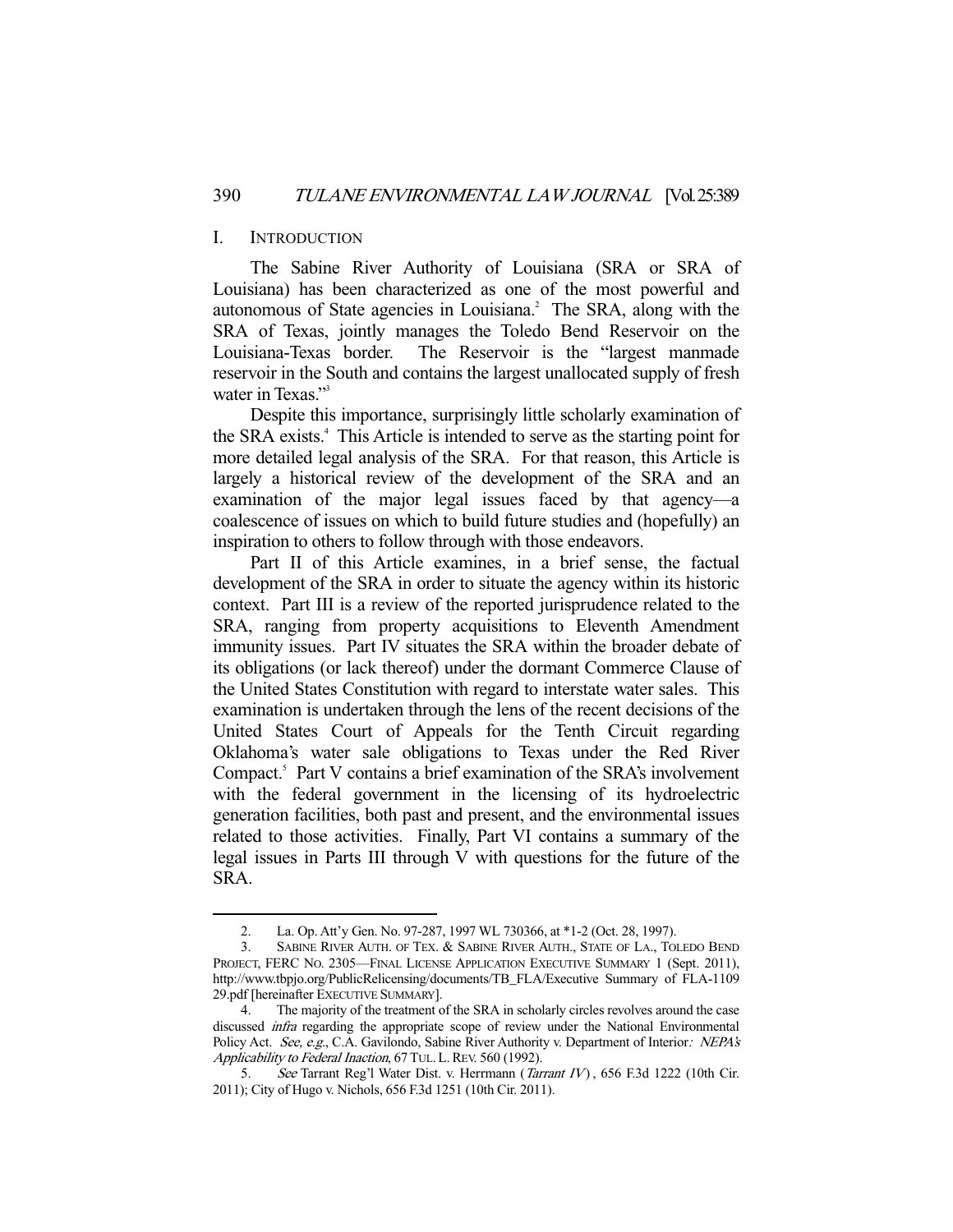As a largely historic review of an under analyzed agency, this paper cannot, by its nature, be an exhaustive analysis of all potential legal issues. Rather, it is a treetop level examination intended to spur further analysis and discussion.

## II. A BRIEF HISTORY: THE SABINE RIVER, THE SABINE RIVER COMPACT, AND THE LOUISIANA SRA

 The Sabine River, likely originally named "Rio de Sabinas" after the Spanish word for cypress, begins as a small stream in Hunt County, Texas, and winds its way across 580 river miles through Texas, forming the Texas-Louisiana border until it empties into Sabine Lake between Cameron Parish, Louisiana and Orange County, Texas.<sup>7</sup> From there, the waters flow into the Gulf of Mexico.<sup>8</sup>

 The River, historically, has been both a blessing and a bane to the existence of its human neighbors. During the nineteenth and early twentieth centuries, the River was prone to massive, devastating floods.<sup>9</sup> In addition, although the River was able to support some commerce, it was too treacherous to support substantial steam travel, thus limiting the economic development of the region.<sup>10</sup> Nonetheless, the River did and does provide a source of freshwater to the region and also serves as a habitat for the Blue Sucker (Cycleptus elongatus), the Largemouth Bass (*Micropterus salmoides*), and the American Eel (*Anguilla rostrata*),<sup>11</sup> the latter of which is currently being considered for classification as threatened.<sup>12</sup>

 The River remained largely untamed and forgotten in the timberlands of East Texas and West Louisiana until, in the 1930s,

-

 12. Endangered and Threatened Wildlife and Plants; 90-Day Finding on a Petition To List the American Eel as Threatened, 76 Fed. Reg. 60,431-32 (Sept. 29, 2011). An exhaustive list of the species present in the Sabine River and Toledo Bend Reservoir is not practical for this Article. "The Sabine River drainage supports a large assemblage of fish species with 103 documented species. Seventy-two of these species have been recorded within the Toledo Bend Reservoir." SABINE RIVER AUTH. OF TEX. & SABINE RIVER AUTH., STATE OF LA., TOLEDO BEND PROJECT, FERC NO. 2305 - FINAL LICENSE APPLICATION, EXHIBIT E—ENVIRONMENTAL EXHIBIT, 3.5 FISH AND AQUATIC RESOURCES 3 (Sept. 2011), http://www.tbpjo.org/PublicRelicensing/documents/ TB\_FLA/TBend\_ExhE 3.5-Fish-Aquatic-110929.pdf (citations omitted).

 <sup>6.</sup> BOWMAN, supra note 1, at 22-23.

<sup>7.</sup> *Id.* at 7, 17-18.

<sup>8.</sup> Paul Elliott, Texas' Interstate Water Compacts, 17 ST. MARY's L.J. 1241, 1263 (1986) (citing II THE HANDBOOK OF TEXAS 525 (W. Webb ed. 1952)).

 <sup>9.</sup> BOWMAN, supra note 1, at 35-36.

<sup>10.</sup> Id. at 37; SHANNON CLEMENTS, MANY, LA.: REFLECTIONS OF OUR TOWN 311 (1999).

<sup>11.</sup> See generally BIO-WEST, INC., LOWER SABINE RIVER FISHERY STUDY: DOWNSTREAM FISHERIES RESOURCES REPORT (Apr. 11, 2011), http://www.tbpjo.org/PublicRelicensing/docu ments/TB\_FLA/TBend Final Sabine FisheriesRsrcsRpt-110413.pdf.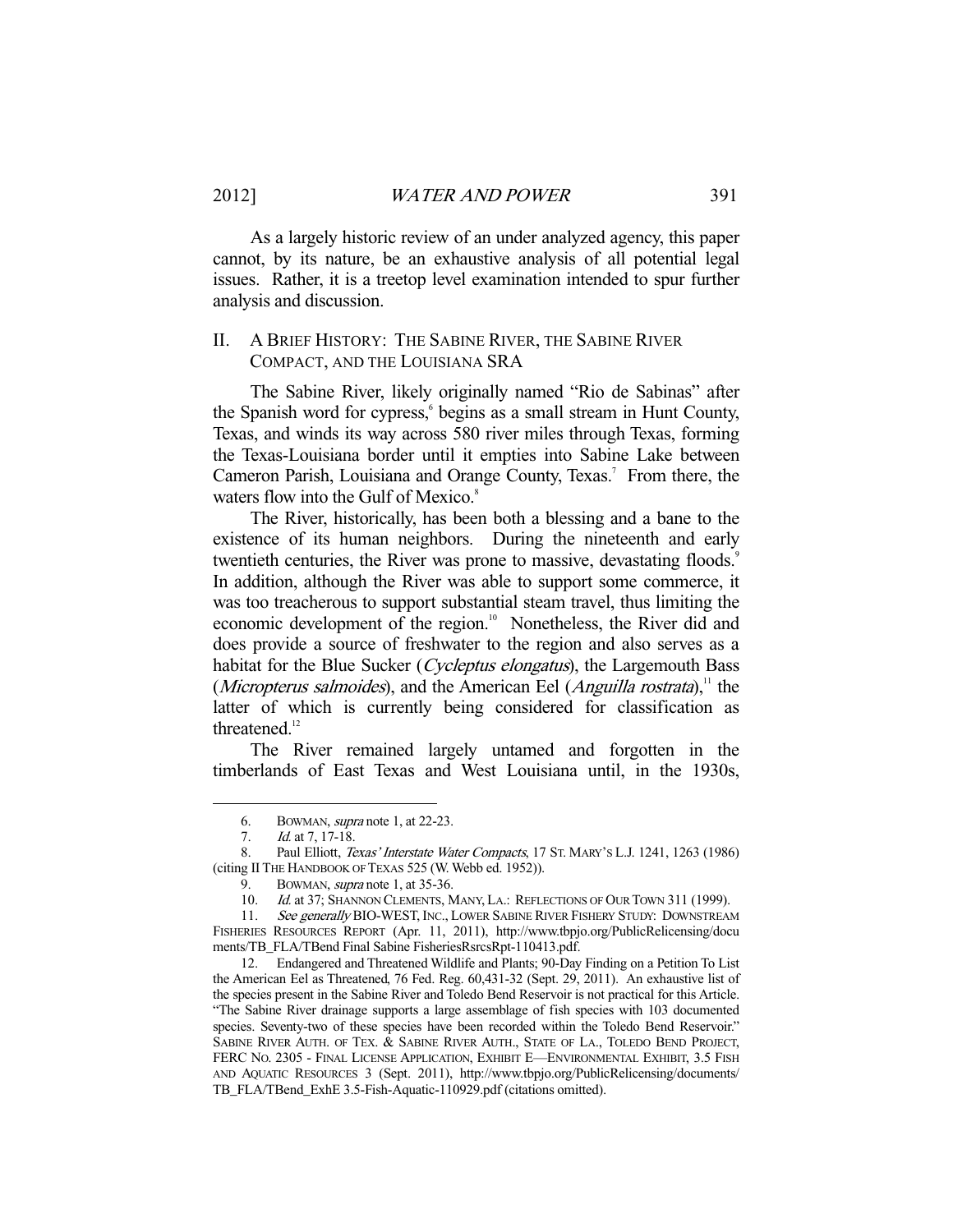political rumblings began about converting the River to a water conservation area and a recreational destination.<sup>13</sup> Following World War II, these rumblings became louder.<sup>14</sup> Added to the conservation and recreation interests in controlling the Sabine River post-World War II, was the interest of industrial growth.<sup>15</sup> The Sabine River Watershed Association, in an effort to drum up support for the necessary legislation in Texas to begin this control, expressed its desire for any improvements to the area to bring the "chemical trinity" to East Texas: "acids, hydrocarbons and fresh water."<sup>16</sup> The key to enticing the former two industries was the presence of the latter commodity. Similar pleas and calls were made in Louisiana.<sup>17</sup> Thus, fresh water needs became paramount in the economic development of East Texas and West Louisiana.

 The grassroots efforts of local entrepreneurs and politicians in Louisiana and Texas culminated in the creation of the Sabine River Authority of Texas in 1949 and the Sabine River Authority of Louisiana in 1950.<sup>18</sup> From the legal machinations that created Toledo Bend Reservoir, the SRA of Louisiana has emerged as a semi-autonomous political subdivision in Louisiana with sweeping powers. In fact, a former Louisiana Attorney General noted, "Rarely in our law do we find such a sweeping grant of independent authority to an agency of the state."<sup>19</sup>

 Because the bulk of the River is situated on the border between Louisiana and Texas,<sup>20</sup> any meaningful development of the River would necessitate interstate cooperation. This cooperation came in the form of the ratification of the Sabine River Compact (Compact) in Texas in 1953 and in Louisiana in 1954.<sup>21</sup> Congress ratified the Compact in 1954,<sup>22</sup> thus opening the way for a realization of its stated goals: the conservation of

<sup>13.</sup> BOWMAN, *supra* note 1, at 42. In its attempts to sell the entire package of Sabine River control ideas to the Texas Legislature, the SRWA reminded people "not [to] underestimate the power of the tourist dollar." *Id.* at 49.

<sup>14.</sup> *Id.* at 7, 42.

 <sup>15.</sup> Id. at 49.

 <sup>16.</sup> Id.

<sup>17.</sup> See generally TOLEDO DEV. ASS'N (TDA), THE TOLEDO BEND DAM STORY (n.d.).

<sup>18.</sup> BOWMAN, *supra* note 1, at 69, 75. For the legislative enactments, see LA. REV. STAT. ANN. § 38:2321 (2011), and Sabine River Authority, 1949 Tex. Gen. Laws 193.

<sup>19.</sup> La. Op. Att'y Gen. No. 97-287, 1997 WL 730366, at \*2 (Oct. 28, 1997); see also La. Op. Att'y Gen. No. 07-0093, 2008 WL 2075622 (Apr. 8, 2008) (commenting on the broad authority of the SRA).

 <sup>20.</sup> SAM MIMS, TOLEDO BEND 2 (1972).

 <sup>21.</sup> BOWMAN, supra note 1, at 137; Elliott, supra note 8, at 1263.

 <sup>22.</sup> Act of Aug. 10, 1954, Pub. L. No. 83-578, 68 Stat. 690 (1954).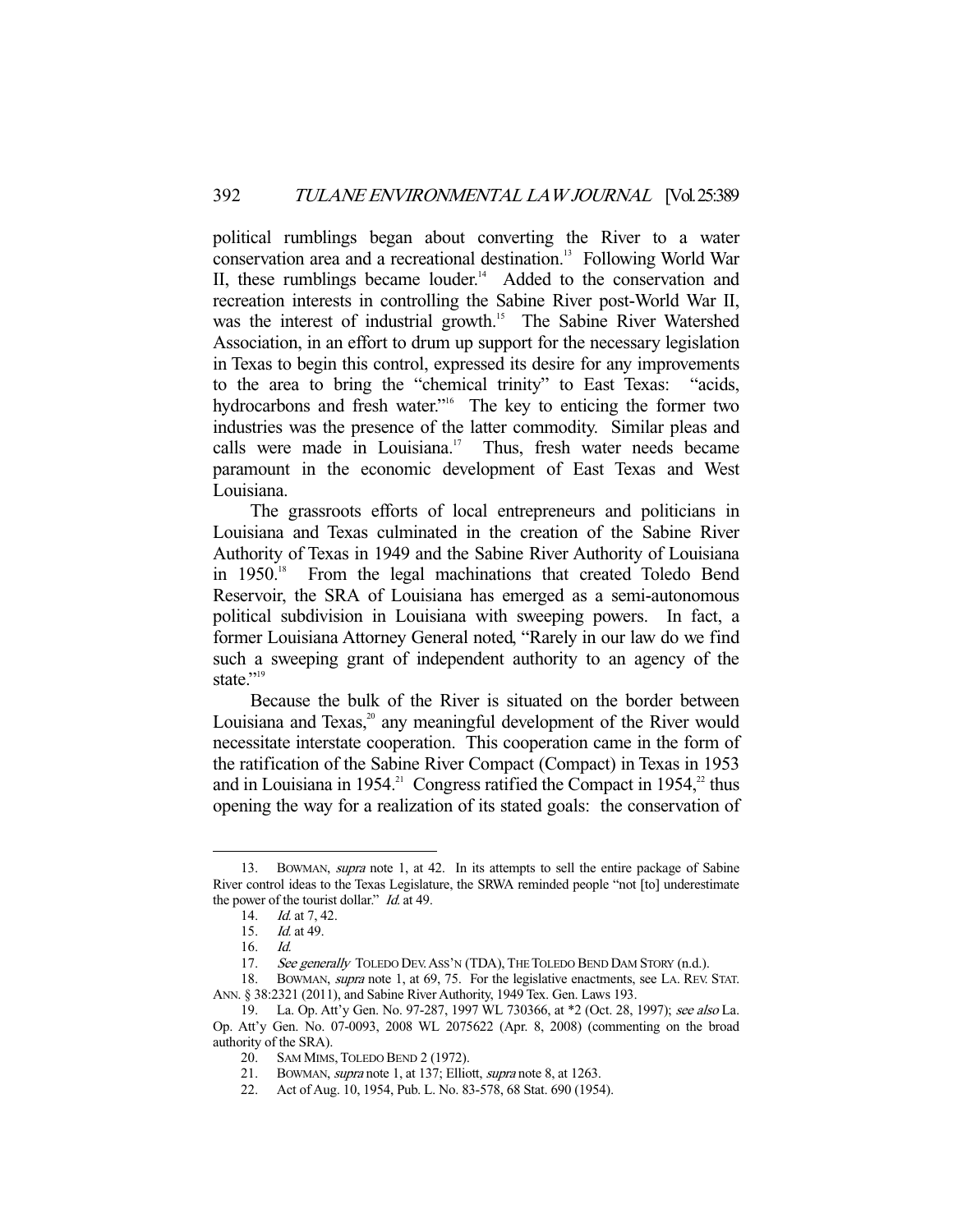water, the promotion of recreation, and the creation of a hydropower generation facility.

 In a brief sense, the Compact is a congressionally approved document that permits Louisiana and Texas to work together to determine the management of the waters of the Sabine River.<sup>23</sup> Specifically, the Compact contains the following statement regarding the intent of the states in entering into the agreement:

The major purposes of this Compact are to provide for an equitable apportionment between the States of Louisiana and Texas of the waters of the Sabine River and its tributaries, thereby removing the causes of present and future controversy between the States over the conservation and utilization of said waters; to encourage the development, conservation, and utilization of the water resources of the Sabine River and its tributaries; and to establish a basis for cooperative planning and action by the States for the construction, operation, and maintenance of projects for water conservation, and utilization purposes on that reach of the Sabine River touching both States, and for apportionment of the benefits therefrom.<sup>24</sup>

 It is within this legal framework that Texas and Louisiana undertook the management of the portion of the Sabine River that borders the two states. This management includes water apportionment, water conservation, and the creation of hydroelectric power.<sup>25</sup> Because of this management and the goals of the Compact, the history of the Sabine River, the SRAs, and Toledo Bend Reservoir are intimately intertwined. Although Toledo Bend Reservoir is not the only reservoir created by the SRAs along the Sabine River, it is the largest.<sup>26</sup> In addition, because Toledo Bend Reservoir is the location of the interstate-owned hydropower facilities and because it is now the focus of possible interstate excess freshwater sales, Toledo Bend is the only reservoir reviewed in this Article.

Toledo Bend Reservoir is described by Bowman thusly:

Toledo Bend Reservoir, ultimately built through a joint effort of the Sabine River Authorities of both Texas and Louisiana, was proposed with a surface area of 182,900 acres behind a dam on the Sabine River located 60 airline miles south of Logansport, Louisiana. A storage allocation of 1,300,000

<sup>23.</sup> See BOWMAN, supra note 1, at 75.<br>24. Editors' Notes, LA. REV. STAT. AND

Editors' Notes, LA. REV. STAT. ANN. § 38:2329 (2011).

 <sup>25.</sup> Id.

 <sup>26.</sup> In fact, initial plans for the SRAs contained proposals for fourteen reservoirs along the Sabine River. BOWMAN, supra note 1, at 75-78.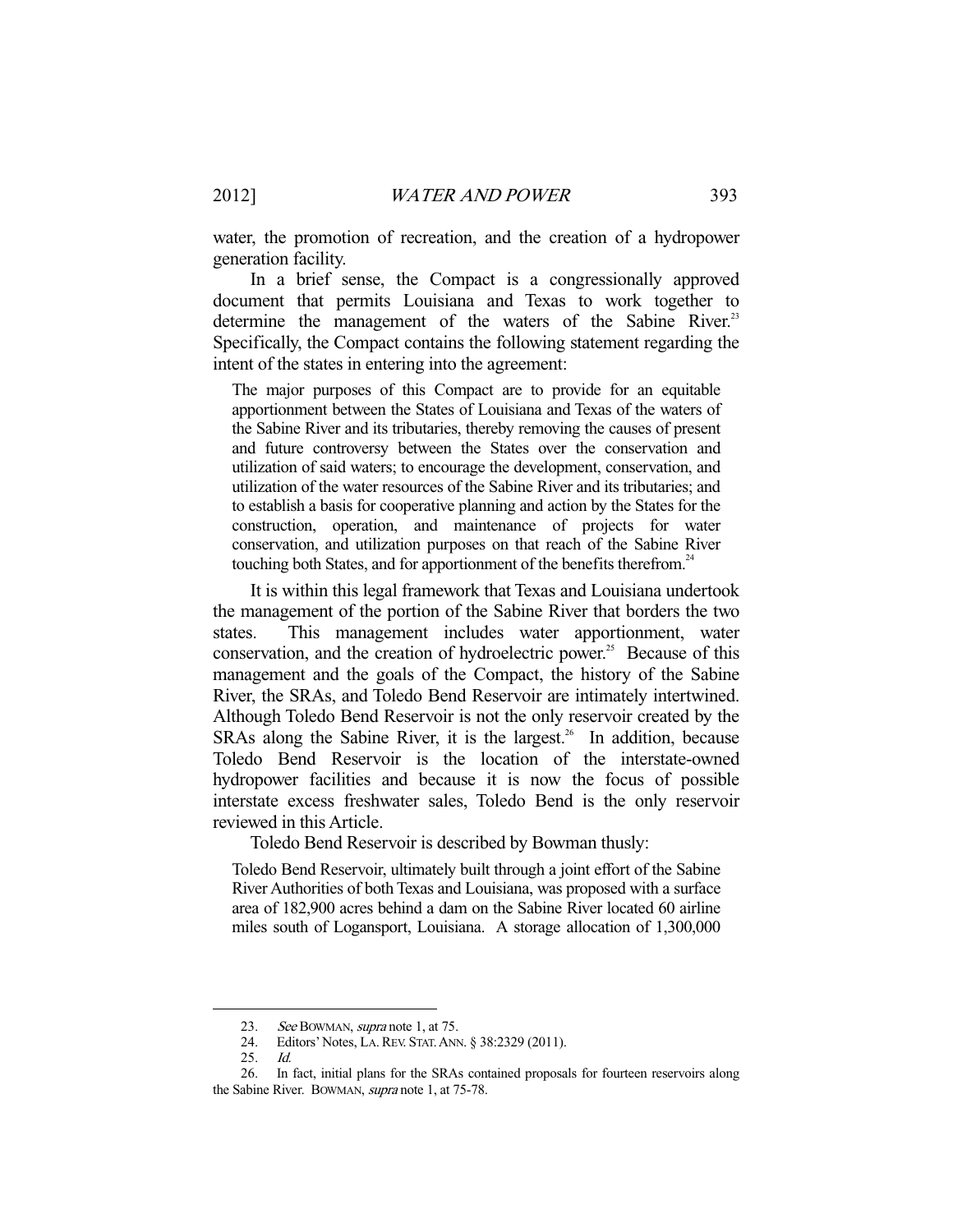acre-feet was proposed to produce the hydraulic head required for the generation of electric energy at the site. $^{27}$ 

More poignantly, the Toledo Development Association (TDA), in its promotional literature for the Reservoir, noted: "Nature seems to have had this project in mind as it molded the area so that a dam one and onesixth miles long could form a lake 100 miles long with a 650-mile shoreline. A spot so favorable has not yet been found in the entire Southwest."<sup>28</sup>

 One of the most significant facts about the creation of Toledo Bend Reservoir is that, aside from some minimal scoping loans, the Reservoir, the fifth-largest artificial reservoir in the United States, was constructed without the financial assistance of the federal government.<sup>29</sup> The reality of this fact is that massive amounts of money had to be raised by the respective states in order to undertake the project.<sup>30</sup> These efforts spanned the time between the signing of a memorandum of agreement in 1955 between Texas and Louisiana to construct the Reservoir and the beginning of the use of the hydroelectric facilities in  $1968$ <sup>31</sup>. The Louisiana funding was raised by raiding a Confederate Veterans pension fund and the Texas funding was appropriated by the Legislature.<sup>32</sup> The remaining funds were to be supplied by hydroelectric energy bonds purchased by future users of the hydropower facilities—Gulf States Utilities, Central Louisiana Electric Company, and Louisiana Power and Light Company.<sup>33</sup>

 One of the major obstacles to the construction of the Reservoir was the reality that substantial swaths of land had to be acquired for future flooding behind the Toledo Bend Dam.<sup>34</sup> Although the population in the region was thin, "some 400 families would have to be relocated."35 The impacts of this relocation resulted in a substantial amount of litigation in the 1950s and 1960s. The reported cases on this issue are discussed infra Part III.

<sup>27.</sup> *Id.* at 78.

 <sup>28.</sup> TDA, supra note 17, at 2-3.

<sup>29.</sup> BOWMAN, *supra* note 1, at 97; MIMS, *supra* note 20, at 2-3.

 <sup>30.</sup> In addition to the economic development ideals used to create the SRAs in Louisiana and Texas, at least in Texas, Bowman credits substantial droughts in Texas during the 1950s for spurring the Texas Legislature to increase funding for reservoir construction in the 1960s. See BOWMAN, supra note 1, at 138-42.

 <sup>31.</sup> Id. at 138, 157.

 <sup>32.</sup> Id. at 141, 144.

 <sup>33.</sup> Id. at 145.

 <sup>34.</sup> Id. at 143.

 <sup>35.</sup> Id.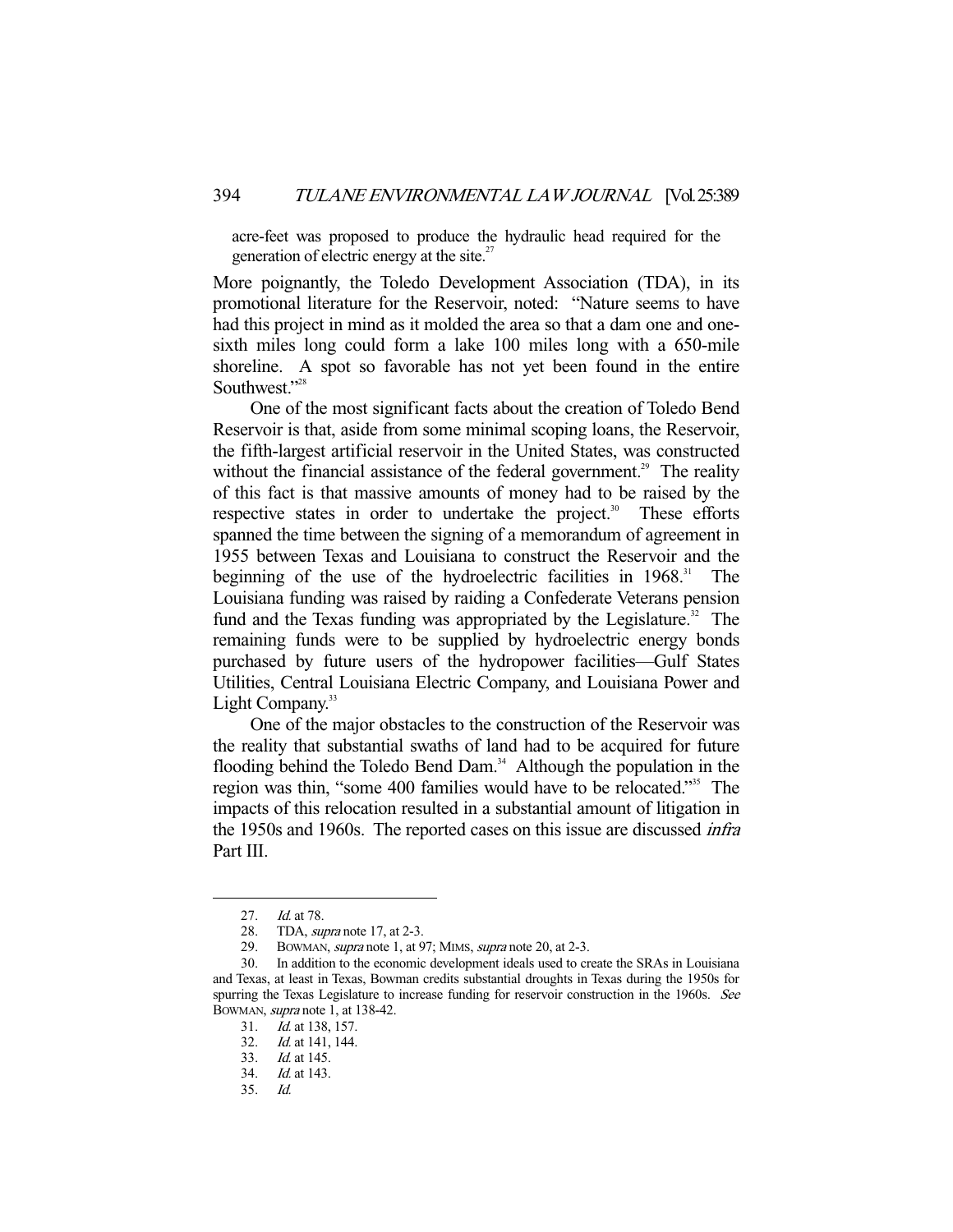During the time since the completion of the Toledo Bend Dam in 1968, the SRA has expanded dramatically.<sup>36</sup> In 1970, the SRA of Louisiana was granted additional authority for the use of Louisiana's share of the waters under the Compact. Through Acts 90 and 117 of the 1970 Regular Session of the Louisiana Legislature, the SRA was authorized to create diversion canals from Toledo Bend Reservoir to industrial operations in the area around Lake Charles, Louisiana.<sup>37</sup> "In recent years, nearly 20 billion gallons of diverted water ha[ve] been pumped through the [Sabine River Diversion] system each year, primarily for [i]ndustrial use."<sup>38</sup>

 From their early period as water conservation entities, the SRAs of Texas and Louisiana have developed an appetite for selling the resource that they are charged to conserve.<sup>39</sup> These developments are evidenced in Parts IV and V, *infra*, in which the history of the hydropower program and issues related to water sales are reviewed.

#### III. SRA-RELATED JURISPRUDENCE

 Since its creation in 1950, the SRA has been involved in countless lawsuits, the bulk of which were expropriation or condemnation proceedings that did not advance beyond the district court level. However, some of these property disputes were appealed and have created interesting scenarios related to mineral rights and expropriation law that any historical analysis would be incomplete without. It is within this historical framework that a brief review of the substantive jurisprudence related to the SRA is here undertaken.<sup>40</sup> Because the SRA,

<sup>36.</sup> *Id.* at 206-13.

 <sup>37.</sup> Diversion Canal—History, SRA LA., http://12.6.56.180/index.php?q=content/history-0 (last visited Feb. 20, 2012); see LA.REV. STAT.ANN. § 38:2325 (2011).

 <sup>38.</sup> Diversion Canal—History, supra note 37.

 <sup>39.</sup> See BOWMAN, supra note 1, at 212-13 (noting that the SRA of Texas anticipates, at some time, selling water to other parts of the state); Ronald A. Kaiser, Texas Water Marketing in the Next Millennium: A Conceptual and Legal Analysis, 27 TEX. TECH L. REV. 181, 187 n.19 (1996) (citing TEX. DEV. WATER BD., TRANS-TEXAS WATER PROGRAM, PHASE I, at 10 (1994)) (noting that Texas has investigated the potential for transporting Sabine River water to other portions of the state); see also Vickie Welborn, SRA Committee Approves Texas Water Sales, SHREVEPORT TIMES (Dec. 1, 2011, 7:36 AM) (on file with author) (noting the Louisiana SRA's recent plans to sell some of its water to Texas); Sabine River Auth. v. All Taxpayers, 11-1139, p. 1 (La. App. 3 Cir. 10/5/11); 74 So. 3d 278, 279 (noting the SRA's plans to sell water within Louisiana from its diversion canals).

 <sup>40.</sup> This review is limited to the "substantive jurisprudence," because there have been several cases that were appealed, but the appeals involve technical procedural matters or nonsubstantive issues unrelated to the history of the SRA's legal battles. See, e.g., Simmons v. Sabine River Auth. of La., No. 2:10 CV 1846, 2011 WL 2669472 (W.D. La. July 7, 2011) (reviewing the procedural discussion of a stay of litigation); State v. Pierce, 230 So. 2d 751 (La. Ct. App. 2d Cir. 1970); State v. Pierce, 230 So. 2d 752 (La. Ct. App. 2d Cir. 1970) (holding that the plaintiff,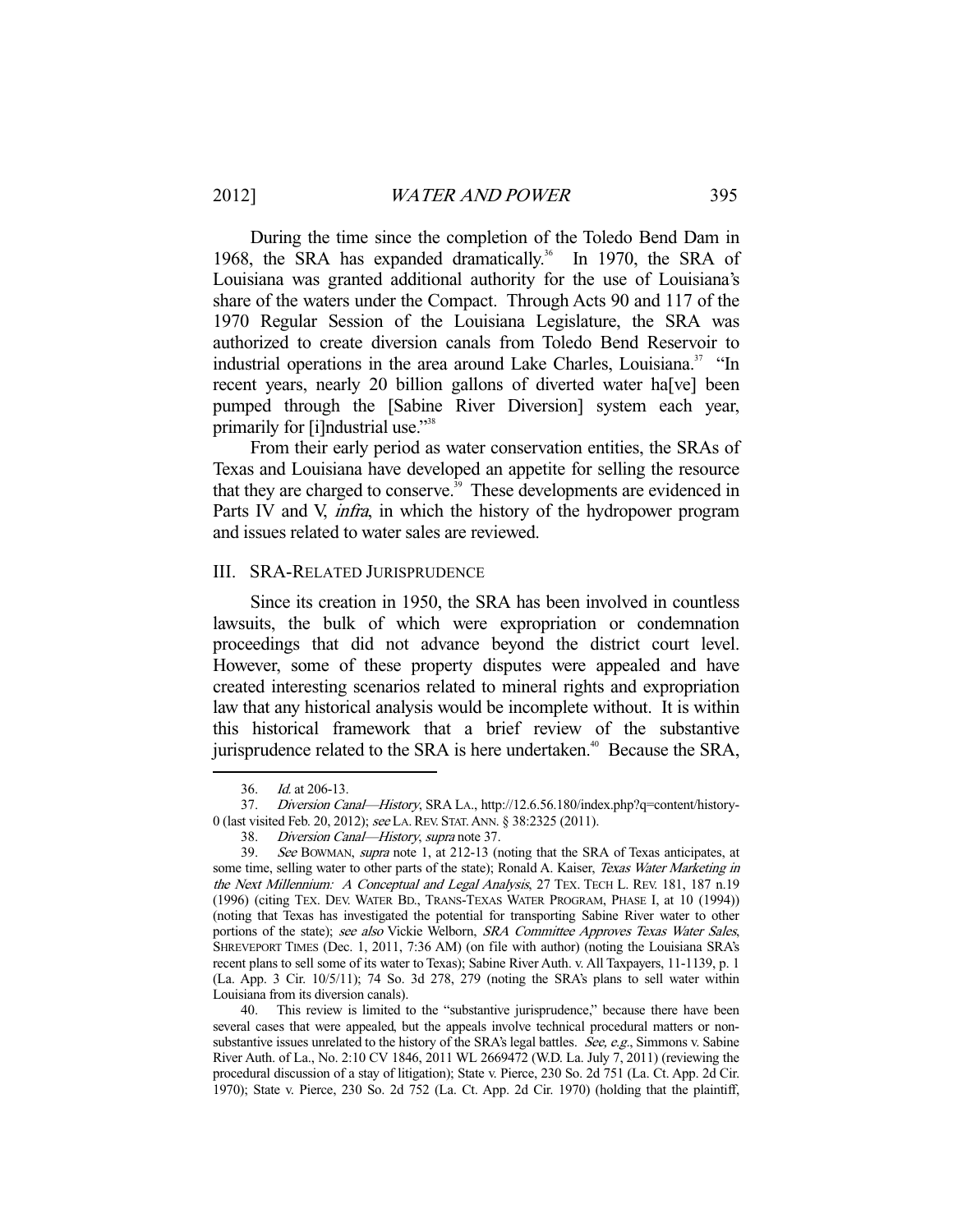under the Compact, often operates in conjunction with the SRA of Texas, a review of both states' cases is included.

 The early litigation related to the SRA of Louisiana and the SRA of Texas related to the acquisition of land for the creation of the Toledo Bend Reservoir.<sup>41</sup> Vast swaths of land had to be acquired, either through fee title purchases or through expropriation in order to flood the reservoir up to the 172-foot contour line.<sup>42</sup> In both states, the respective SRAs' authority to expropriate was challenged and found unconstitutional.<sup>43</sup> The Louisiana statutes were not amended to account for this ruling and it is apparent that the SRA simply changed its expropriation practices in order to comply with general expropriation principles and constitutional mandates. In Texas, the jurisprudence was overruled,<sup>44</sup> ensuring that the SRA of Texas possessed the requisite authority to acquire the necessary land.

 Several challenges have occurred in both Louisiana and Texas related to the effect of the expropriation of property for Toledo Bend, and other associated projects, with respect to the impacts of the expropriation

-

 41. It is relevant to note that challenges to the SRA's property acquisition authority have continued to the present, as evidenced by the recent case of Pitts v. Sabine River Authority, 107 S.W.3d 811 (Tex. App. 2003). Thus, not all of the acquisitions challenges were limited to the early years of these entities. Rather, they were just the predominant type of case in the early years.

 42. Wright v. Sabine River Auth., 308 So. 2d 402, 405 (La. Ct. App. 3d Cir. 1975) (noting that the SRA "acquired title to lands in Louisiana, including the property lying between the contour of 172 feet above mean sea level").

 43. See State v. Phares, 159 So. 2d 144 (La. 1963) (declaring Louisiana's SRA expropriation statutes unconstitutional for failure to provide timely compensation); Sabine River Auth. v. McNatt, 337 S.W.2d 325 (Tex. App. 1960) (declaring Texas's SRA expropriation statutes unconstitutional for failure to provide due process), rev'd, 342 S.W.2d 741 (Tex. 1961).

44. McNatt, 342 S.W.2d 741 (overruling the appellate court's finding of the unconstitutionality of Texas' statutes).

though the appellee, did not make a timely appearance before the appellate court, thus necessitating a dismissal of the appeal); Pilcher v. Paulk, 228 So. 2d 663 (La. Ct. App. 3d Cir. 1969) (noting that the SRA became involved in a divorce proceeding based upon the division of property that was the subject of an expropriation); Sabine River Auth. v. Willis, 369 S.W.2d 348 (Tex. 1963) (noting that the SRA of Texas disputed the proper party from whom to expropriate property for Toledo Bend); Toledo Bend Proprietors v. Sabine River Auth., 395 So. 2d 429 (La. Ct. App. 3d Cir. 1981) (dealing with procedural matters not bearing on the substantive issues of maintenance of the water level in the Reservoir). In addition, certain other cases that do not bear on the environmental or natural resources issues related to the SRA are also excluded from this review. See, e.g., Sabine Parish Police Jury v. Office of the Alcoholic Beverage Control, 94-919 (La. App. 3 Cir. 8/25/94); 643 So. 2d 187 (considering whether the SRA could obtain a liquor license); Oxley v. Sabine River Auth., 94-1284 (La. App. 3 Cir. 10/19/95); 663 So. 2d 497 (a personal injury suit against the SRA); Stallworth v. McFarland, 350 F. Supp. 920 (W.D. La. 1972) (holding that, in a personal injury suit against the SRA, the Jones Act and admiralty law are applied to Toledo Bend as a navigable waterway); Sabine River Auth. v. All Taxpayers, 11-1139 (La. App. 3 Cir. 10/5/11); 74 So. 3d 278 (dealing with the issuance of revenue bonds by the SRA). Reviews of such cases as these are not undertaken here.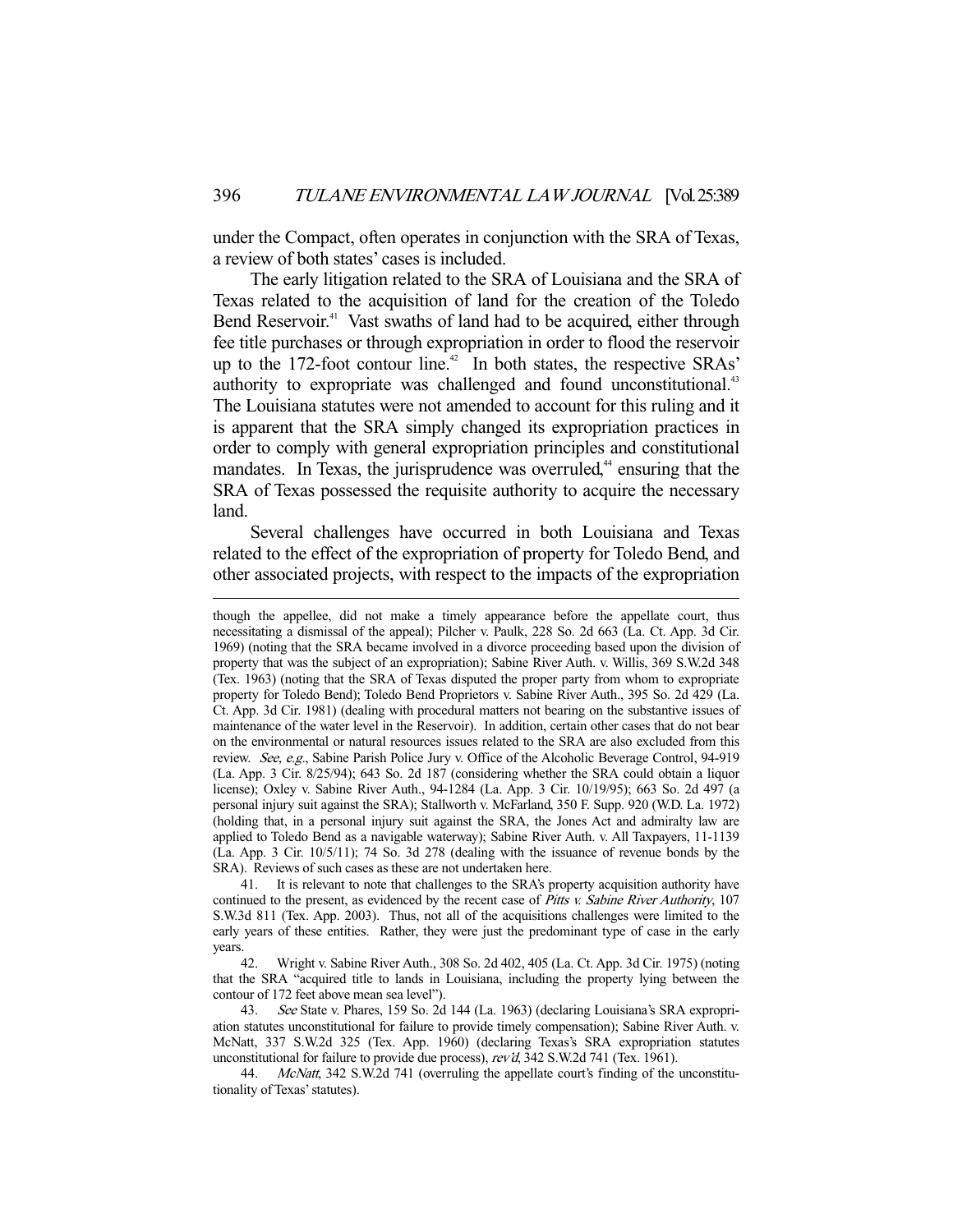on the mineral rights of the original owners. As is customary in expropriations, the fee title to the surface is transferred from the original landowners to the government; however, the minerals are reserved to the landowners.<sup>45</sup> This reservation, while preserved in the SRA land acquisitions in Louisiana and Texas, presented some practical problems at the time. The Toledo Bend Reservoir is deep.<sup>46</sup> In some places, the water reaches a depth of 99 feet.<sup> $47$ </sup> The impracticality of drilling for minerals in water of this depth at the time of the acquisitions in the 1960s made the reservation of minerals by the landowners something of a hollow right. $48$ 

 In Louisiana, the courts, recognizing the practical impossibility of mineral production in Toledo Bend, allowed for the creation of separately compensable mineral estates in the expropriations.<sup>49</sup> By comparison, in Texas, the courts did not allow for additional compensation because the minerals may become difficult to reach due to the creation of the reservoir.<sup>50</sup> This distinction between Texas and Louisiana in terms of what is a compensable right is indeed odd, as the Louisiana courts had to struggle with the reality that, under civil law, there is no such thing as a "mineral estate."<sup>51</sup> In Texas, mineral estates are common.<sup>52</sup> However, because the Civil Code does not recognize the ownership of fugacious things (such as oil and gas) until they are reduced to possession, $53$  it was a stretch for the Louisiana courts to find a compensable right in a reserved thing that had not yet been reduced to possession.

 In something of a legal sleight of hand, the Louisiana courts classified the mineral reservation as a servitude (which it, no doubt, is) that was being impinged upon by the expropriation and thus found that

<sup>45.</sup> LA. REV. STAT. ANN. § 31:149 (2011). But see Ryan M. Seidemann, Curious Corners of Louisiana Mineral Law: Cemeteries, School Lands, Erosion, Accretion, and Other Oddities, 23 TUL. ENVTL. L.J. 93, 134 (2009) (noting that such reservations are not automatic, but must be expressly reserved by the landowner).

 <sup>46.</sup> State v. Salter, 184 So. 2d 783, 786 (La. Ct. App. 3d Cir. 1966).

<sup>47.</sup> BOWMAN, *supra* note 1, at 149.

 <sup>48.</sup> Salter, 184 So. 2d at 787 ("The experts all agreed that the great cost of barges and other equipment would render the drilling or production of such wells, over deep water, economically infeasible.").

<sup>49.</sup> Id. at 786-87 (noting that no mineral estate "as such" is recognized, but rather that the right taken by the expropriation is "in the nature of a servitude"); see Bailey v. Sabine River Auth., 54 F.R.D. 42 (W.D. La. 1971); State v. Miller, 198 So. 2d 397 (La. 1967); State v. Woodard, 198 So. 2d 401 (La. 1967).

<sup>50.</sup> See, e.g., Sabine River Auth. v. Crabb, 372 S.W.2d 575 (Tex. App. 1963).

<sup>51.</sup> See Patrick H. Martin & J. Lanier Yeates, Louisiana and Texas Oil & Gas Law: An Overview of the Differences, 52 LA. L. REV. 769, 803-04 (1992).

 <sup>52.</sup> See id. at 802-03.

 <sup>53.</sup> Id. at 803.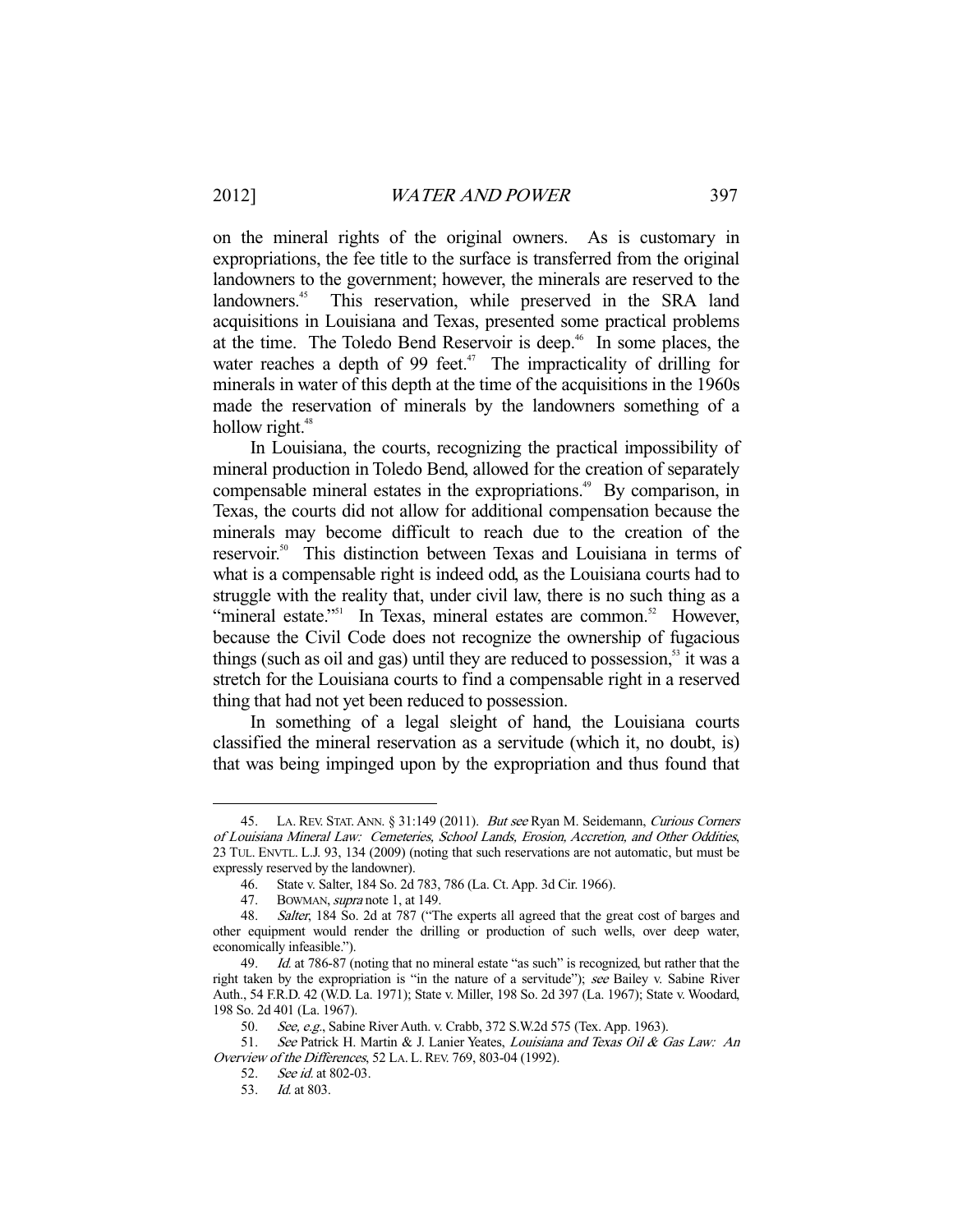compensation for the impingement was due. In effect, the Louisiana courts carved out a mineral estate for those subject to Toledo Bend expropriations.<sup>54</sup> Shockingly, in Texas, where mineral estates are recognized, the courts found no such recompense was due.

 Further complicating the situation in Louisiana is the reality that, now that the minerals underlying Toledo Bend can be reached by directional drilling, the State is faced with a situation where it compensated the original landowners for their minerals, but also allowed the reservations to continue. In effect, the State purchased the mineral servitudes through expropriation in the 1960s thinking that the minerals would be forever unreachable and now that they are reachable, the State cannot benefit from the minerals for which it already effectively paid. It would be interesting to see if the State could successfully argue that it was entitled to some share of the minerals now reachable beneath Toledo Bend under the principle of unjust enrichment of the original landowners (i.e., the landowners, by now producing the minerals that they were already paid for, are being paid twice for the same thing).<sup>55</sup>

 Further fleshing out applicable expropriation principles, the Texas Court of Civil Appeals, in *City of Dallas v. Rash*,<sup>56</sup> limited the recovery of landowners for property slated for use as a freshwater pipeline right-ofway from Toledo Bend to Dallas. In that case, the landowners challenged the amount of compensation for the expropriation of the right-of-way.<sup>57</sup> Alleging that their property was undervalued, the landowners urged that their proximity to the Toledo Bend Reservoir raised their property values and that they should be compensated at a higher rate than the value prior to the creation of the reservoir.<sup>58</sup> The court agreed with the landowners, suggesting that, although the City of Dallas could have expropriated the pipeline right-of-way when it had the original authority to do so, in 1955, the landowners should not be punished for the fact that, in the intervening time between 1955 and the actual expropriations in 1961,

<sup>54.</sup> However, in State v. Carter, 293 F. Supp. 1171 (W.D. La. 1968), a federal court in Louisiana did not apply the same principles to timber land. In that case, the court only allowed for recovery for the land and the then-existing timber, not taking into account the possible continued susceptibility of the property to multiple harvests.

 <sup>55.</sup> It is difficult to tell whether the calculations applied by the Louisiana courts in these historical cases were ones of the value of the servitudes or the actual value of what the original landowners could expect to realize had their minerals been sold at market. See, e.g., State v. Salter, 184 So. 2d 783, 788 (La. Ct. App. 3d Cir. 1966).

 <sup>56. 375</sup> S.W.2d 502 (Tex. App. 1964).

<sup>57.</sup> *Id.* at 503.<br>58. *Id.* 

 $Id.$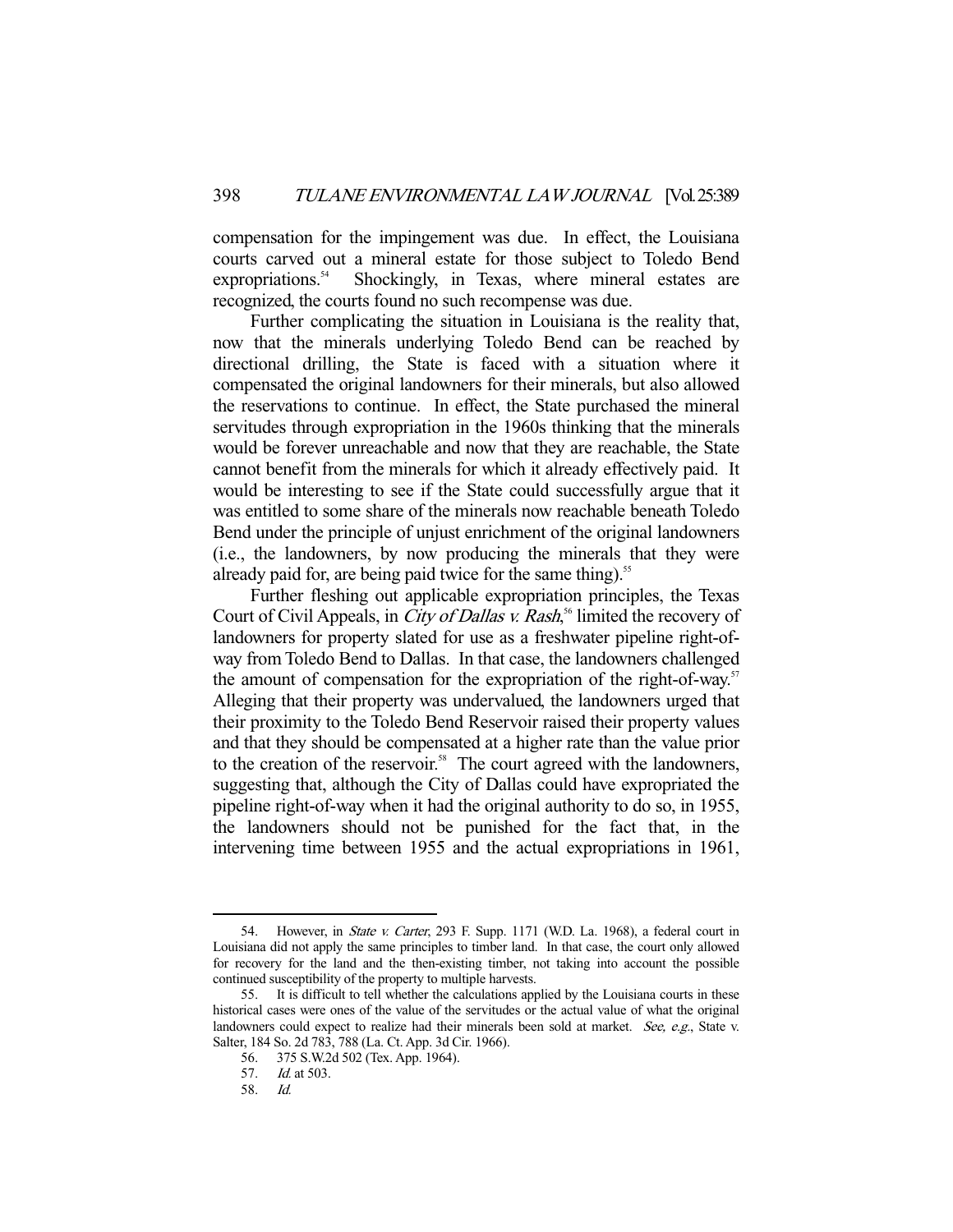their property values had increased by virtue of the creation of Toledo Bend.<sup>59</sup>

 In 1975, the extent of the SRA's authority to regulate activities on Toledo Bend was challenged in court. In a series of cases, hereinafter referred to as the *Wright Cases*, that ultimately culminated in a joint decision by the Louisiana Third Circuit Court of Appeal, $60$  the court recognized that the SRA has broad authority to control activities in what is known as the "lease back" area around the reservoir. During the initial property acquisitions that led to the creation of Toledo Bend, the SRA acquired property above the 172-foot contour line.<sup>61</sup> The 172-foot line was and is the normal pool stage of Toledo Bend.<sup>62</sup> In order to ensure control over property during high water stages, the SRA actually acquired property up to the 175-foot contour line or a "50 foot distance horizontally from the 172 foot contour, whichever is greater."<sup>63</sup> Although this property was owned in fee by the SRA, the SRA was authorized to lease the use of this property back to the original owners for their use, subject to some restrictions.<sup>64</sup> This area became known as the "lease" back" area.<sup>65</sup> The subject of the *Wright Cases* was the extent of the SRA's authority to regulate activities in the lease back area.

In the *Wright Cases*, the landowners were operators of commercial facilities on the shores of Toledo Bend. Unlike the residential and personal uses of the lease back area by most adjacent landowners, the Wright landowners, as commercial ventures, were required to pay fees based upon their income to the SRA.<sup>66</sup> Among other allegations, the Wright landowners alleged that the SRA was levying a tax against them in contravention of the Louisiana Constitution.<sup>67</sup> The Third Circuit rejected this argument and others aimed at limiting the SRA's authority to

<sup>59.</sup> Id. at 509. The same principles were recited in State v. Lindsey, 524 F.2d 934 (5th Cir. 1975). In Lindsey, although the increased value principles were recognized as part of Louisiana and federal common law, the Fifth Circuit did not allow for the recovery of the increased value, finding that the property was within the scope of the original expropriations and thus not eligible for an increased valuation due to its later acquisition. Id.

 <sup>60.</sup> Wright v. Sabine River Auth., 308 So. 2d 402 (La. Ct. App. 3d Cir. 1975); Sabine River Auth. v. Pendleton Bridge Marina, Inc., 308 So. 2d 420 (La. Ct. App. 3d Cir. 1975); Sabine River Auth. v. Flying Bridge Marina, Inc., 308 So. 2d 422 (La. Ct. App. 3d Cir. 1975).

 <sup>61.</sup> See La. Op. Att'y Gen. No. 09-0166, 2010 WL 457252, at \*1-2 (Jan. 26, 2010) (discussing the history of the lease-back area).

 <sup>62.</sup> Wright, 308 So. 2d at 405.

 <sup>63.</sup> Id.

 <sup>64.</sup> Id.

 <sup>65.</sup> Id.

 <sup>66.</sup> This amount was a "charge of two percent (2%) of the gross income from business conducted on premises." *Id.* at 406.

 <sup>67.</sup> Id. at 407.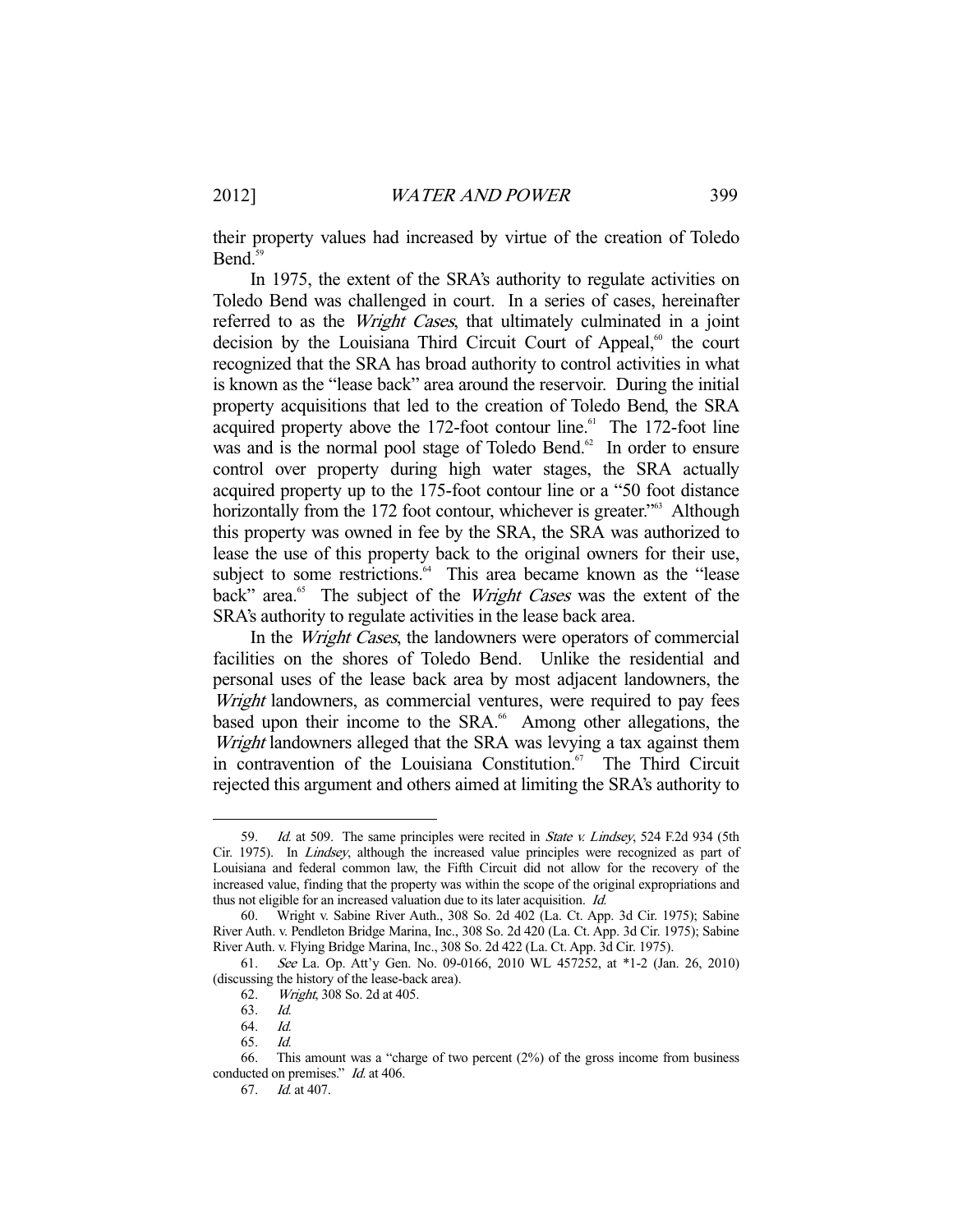regulate commercial activity in the lease back area.<sup>68</sup> The court further found that the simple leasing back of the subject property did not include implicit permission to conduct commercial activity in an unregulated manner and that the SRA could not only charge the complained of fees, but that it could also place reasonable restrictions on the use of the lease back area.<sup>69</sup>

 Finally, citing Louisiana Civil Code article 453, the Wright landowners alleged that the lease back area, as a thing owned by an instrumentality of the State, was a public thing in which the SRA had no proprietary interest (and thus no right to charge fees).<sup>70</sup> The Third Circuit also rejected this argument. Citing Landry v. Council of East Baton *Rouge*,<sup> $\pi$ </sup> the seminal case in Louisiana on the distinction between things owned by the government in its public versus its private capacity, the court found that the SRA held the lease back area in its private capacity and could thus impose reasonable restrictions on its use.<sup>72</sup> The *Wright* Cases further solidified the largely plenary power of the SRA related to Toledo Bend.

 In 1976 and 1993, the SRA tested its authority to regulate the use of property surrounding Toledo Bend in two separate lawsuits regarding the construction and use of a road.<sup>73</sup> In 1976, the SRA challenged a private landowner's construction of a road to connect a strip of the latter's property that had become isolated by the rising waters of Toledo Bend.<sup>74</sup> In that case, the SRA claimed that the landowner did not possess a permit to construct a roadbed that effectively severed a portion of the reservoir, regardless of the impacts on his ability to reach all of his property.<sup>75</sup> The court agreed with the SRA, finding that the landowner needed a permit to make such a construction and that no such permit existed.<sup>76</sup>

 Although through that case the SRA further solidified its authority over matters affecting Toledo Bend, the SRA did not act on the court's order to the landowner that he remove the subject road.<sup>77</sup> Thus, when the SRA was sued in the 1990s by another landowner attempting to force the

 <sup>68.</sup> Id. at 408.

 <sup>69.</sup> Id. at 409-10.

 <sup>70.</sup> Id. at 410.

 <sup>71. 220</sup> So. 2d 795 (La. Ct. App. 1st Cir. 1969).

<sup>72.</sup> *Wright*, 308 So. 2d at 411-12.

 <sup>73.</sup> Burns v. Sabine River Auth., 614 So. 2d 1337 (La. Ct. App. 3d Cir. 1993); State v. Lucius, 335 So. 2d 95 (La. Ct. App. 3d Cir. 1976).

 <sup>74.</sup> Lucius, 335 So. 2d at 98.

<sup>75.</sup> *Id.* at 97-98.

 <sup>76.</sup> Id. at 100.

 <sup>77.</sup> Burns, 614 So. 2d at 1338.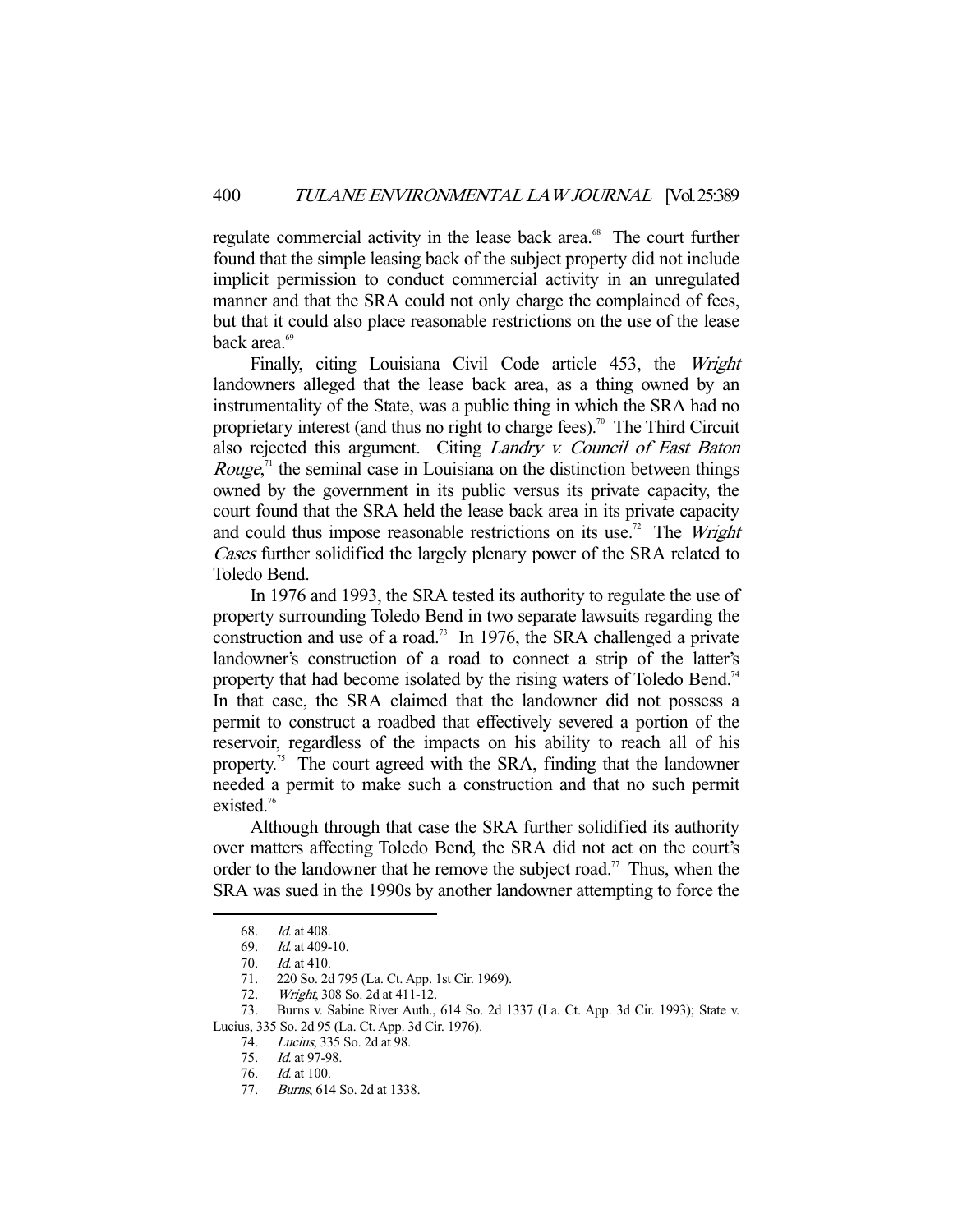Authority to remove the road from the Lucius case, the court allowed the suit to proceed.<sup>78</sup> In *Burns*, the court found that the SRA's action against Lucius, which, while shoring up the SRA's regulatory authority for matters around Toledo Bend, was also an action to protect the access rights of the landowners whose boat access to Toledo Bend had been severed by Lucius's road.<sup>79</sup> The *Burns* court found that this latter basis for the Lucius case created a quasi-contractual relationship between the SRA and the severed landowners, one by which the SRA may have been obligated to remove the road for the benefit of the landowners.<sup>80</sup>

In Crump v. Sabine River Authority, the plaintiff-landowner sued the SRA in the 1990s for activity undertaken pursuant to an SRA permit issued in the  $1970s$ .<sup>81</sup> The plaintiff had sold a portion of her property, situated on a bayou, to the SRA for the creation of the Toledo Bend Reservoir.<sup>82</sup> As the Reservoir filled, the plaintiff essentially gained lakefront property.<sup>83</sup> However, in the 1970s, a neighboring landowner, pursuant to an SRA permit, dredged an area near the plaintiff's property, altering the flow of the bayou. $84$  Over time, this dredging activity caused the area near the plaintiff's property to dry up, thus cutting off her access to the Reservoir.<sup>85</sup> Although she was aware of the dredging operations in the 1970s, the plaintiff did not bring an action against the SRA for permitting the dredging until the waters had receded to a point where she no longer had access.<sup>86</sup> The plaintiff brought a damages and injunctive relief action against the SRA in 1992, claiming that the SRA "had an obligation to 'stop the individuals from digging the canal and/or hav[e] them . . . remove the canal . . . ' and a duty 'to restore the water flow and course of McDonald Bayou to its original path."<sup>87</sup> The Louisiana Supreme Court did not reach the merits of the plaintiff's claims. Instead, the Court found that the plaintiff's claims, ones brought in tort, had prescribed after the lapse of the one-year prescriptive period from the alleged tortious action.<sup>88</sup> Further, the court did not find that the effects flowing from the dredging (i.e., the slow drying-up of the water allowing the plaintiff's access to the Reservoir) constituted a continuing tort

 <sup>78.</sup> See id.

 <sup>79.</sup> Id. at 1338-40.

 <sup>80.</sup> Id. at 1340.

 <sup>81. 98-2326 (</sup>La. 6/29/99); 737 So. 2d 720.

<sup>82.</sup> *Id.* at p. 1; 737 So. 2d at 722-23.

<sup>83.</sup> *Id.* at p. 2; 737 So. 2d at 723.

 <sup>84.</sup> Id.

 <sup>85.</sup> Id.

 <sup>86.</sup> Id. at p. 3; 737 So. 2d at 723-24.

 <sup>87.</sup> Id. at p. 5; 737 So. 2d at 725 (alterations in original).

<sup>88.</sup> *Id.* at p. 11; 737 So. 2d at 729.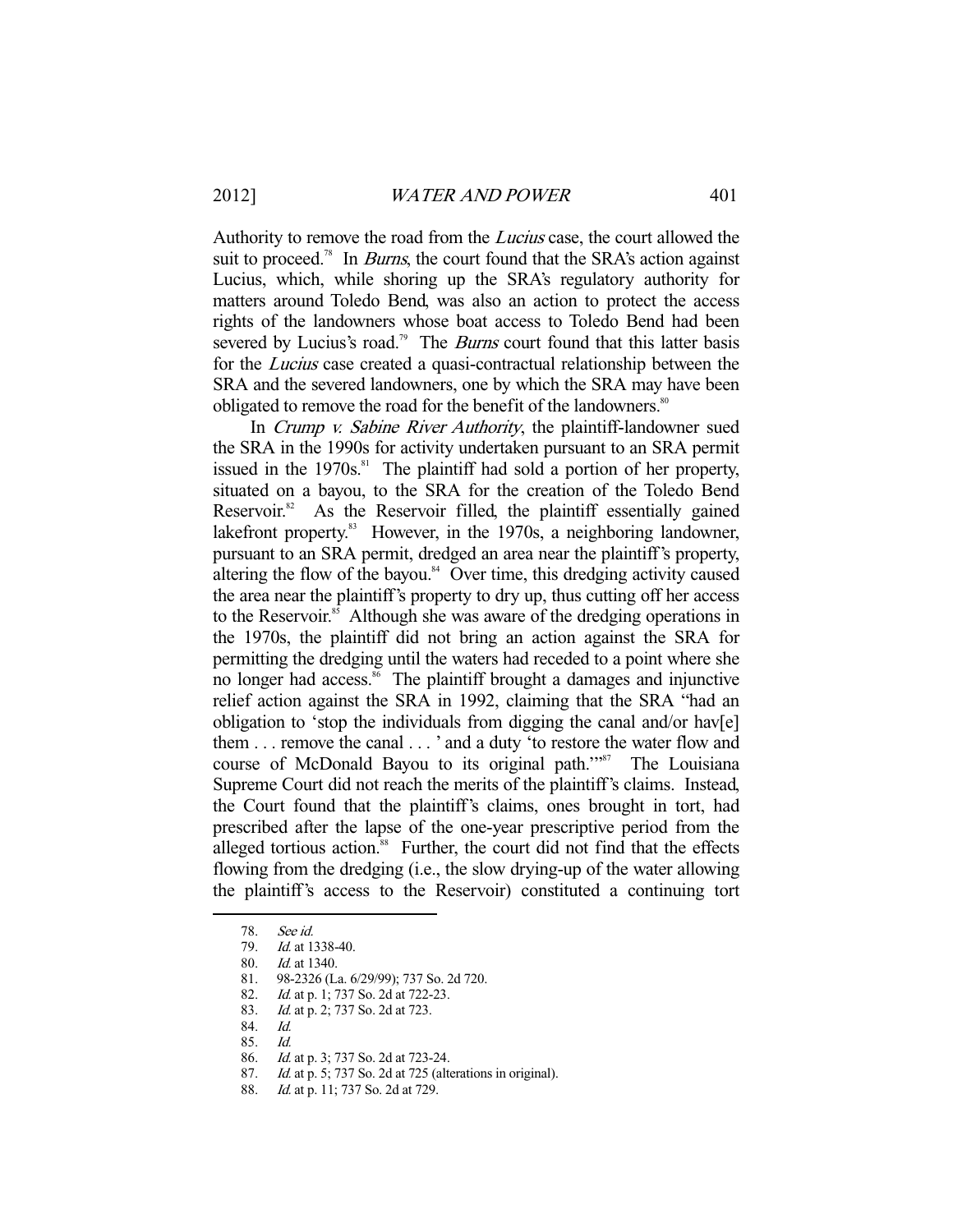sufficient to extend the prescriptive period of one year.<sup>89</sup> Thus, the SRA was protected from liability in this matter by prescription.

The *Crump* case does not substantially add to the SRA-specific jurisprudence in that it relates more to principles of prescription than to the actual actions and authority of the SRA. However, as this case relates to the concept of a continuing tort, it is important and is consistent with later cases involving cumulative wetlands damage to coastal Louisiana as a result of the dredging of oil and gas access channels.<sup>90</sup> In those latter cases, the Louisiana courts have been similarly reluctant to recognize a continuing tort even when the damage caused by the dredging accumulates and increases over time.<sup>91</sup>

Another of the SRA's cases, Sabine River Authority of Texas v.  $Hughes$ , $92$  provides guidance, like the mineral cases noted above, that extends beyond the scope of the SRA. In *Hughes*, the SRA of Texas was sued for an inverse condemnation when the release of waters from its reservoir temporarily flooded the plaintiffs' property.<sup>93</sup> The court found that there was no taking when flooding was occasioned by water releases because the flooding was an indirect effect of the releases.<sup>94</sup> Specifically, the court stated that it could not find that "the Authority's intentional act of releasing water from the reservoir 'resulted' in a taking."95 In support of this finding, the court noted:

[T]he water being released from the reservoir was not flowing directly onto appellees' property but into the Sabine River, via various man-made channels. The released water entered the Sabine River and mixed with water from Toro Bayou, running out of Louisiana into the Sabine, before overflowing the banks of the Sabine causing flooding.<sup>96</sup>

Based upon this attenuation between the water release and the flooding of the plaintiffs' property, the court could not conclude that the release itself was the equivalent of an inverse condemnation.<sup>97</sup>

 The nexus that was apparently required by this Texas court between the release and the flooding may have significant implications for freshwater diversion projects in Louisiana (within and beyond the SRA's

<sup>89.</sup> *Id.* at pp. 10-11; 737 So. 2d at 728-29.

<sup>90.</sup> See generally Ryan M. Seidemann, Louisiana Wetlands and Water Law: Recent Jurisprudence and Post-Katrina and Rita Imperatives, 51 LOY. L.REV. 861, 866-75 (2005).

 <sup>91.</sup> See id.

 <sup>92. 92</sup> S.W.3d 640 (Tex. App. 2002).

<sup>93.</sup> *Id.* at 641-42.

<sup>94.</sup> *Id.* at 642.

<sup>95.</sup> *Id.* (quoting City of Abilene v. Smithwick, 721 S.W.2d 949, 951 (Tex. App. 1986)).

 <sup>96.</sup> Id.

 <sup>97.</sup> Id.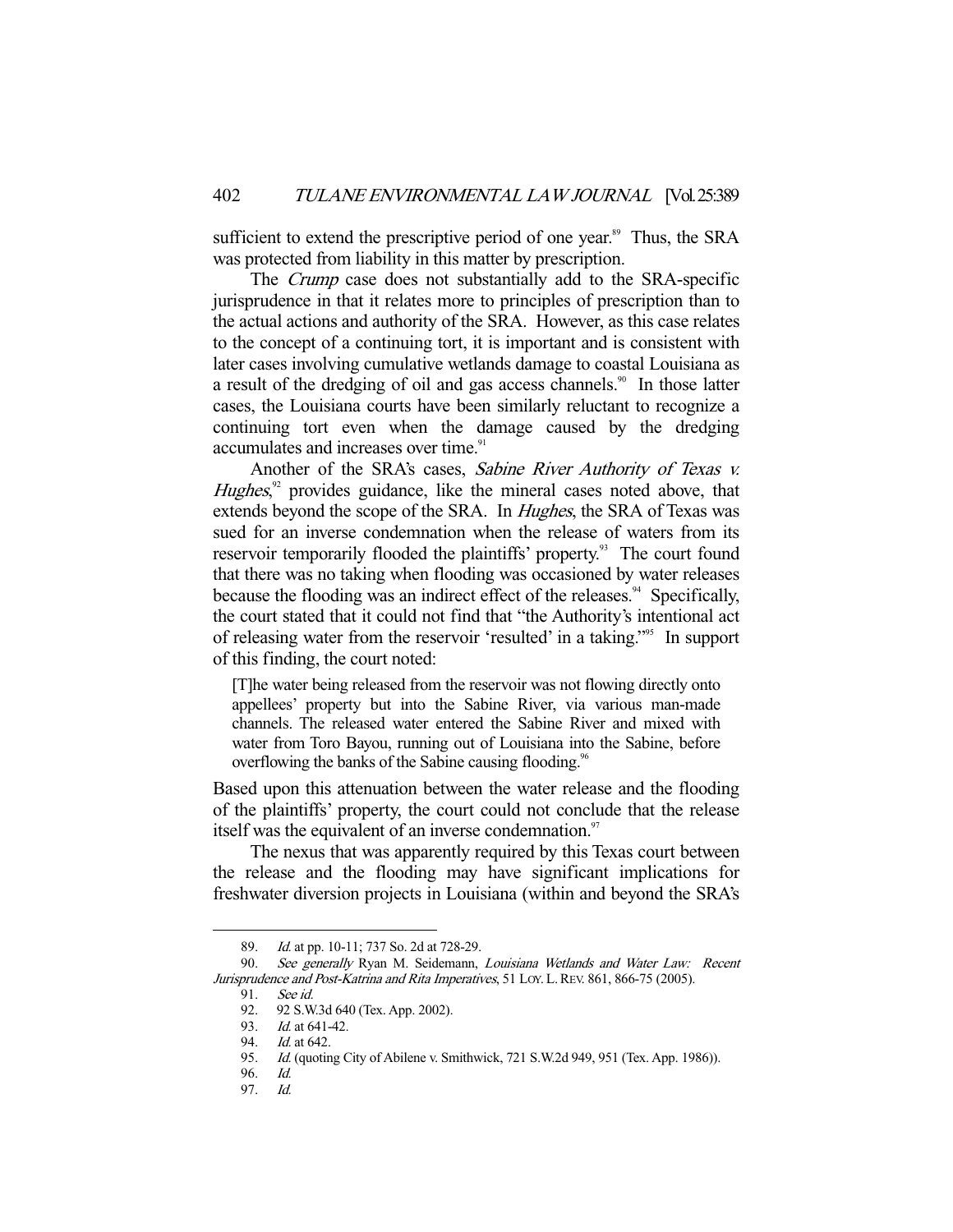jurisdiction). In Louisiana, there is already a strong presumption that damages occasioned by freshwater diversion projects are not compensable.<sup>98</sup> The *Hughes* case should provide persuasive support for extending this concept to cases where property is indirectly flooded by freshwater diversions.

Perhaps the most famous case associated with the SRA is *Sabine* River Authority v. United States Department of Interior.<sup>99</sup> This case, which involved the SRA of Texas, was characterized by Judge Goldberg as a case "for the birds—thousands of them. And we mean that in no facetious sense."<sup>100</sup> The substance of the case is fairly straightforward: The SRA of Texas challenged the Department of Interior's (Interior) decision to acquire a conservation easement over thirty-eight hundred acres in East Texas, near Toledo Bend.<sup>101</sup> The challenge was brought under the National Environmental Policy Act (NEPA), and the SRA of Texas alleged that before Interior could acquire the easement, the agency was required by NEPA to conduct an environmental impact statement (EIS) of the proposed acquisition.<sup>102</sup> The easement was acquired by Interior for the purposes of maintaining a historic flyway for migratory birds (hence the court's characterization of the case quoted above).<sup>103</sup> Although the United States Court of Appeals for the Fifth Circuit agreed with the SRA of Texas in its characterization of the acquisition as a "major federal action,"<sup>104</sup> it rejected the SRA's claim that an EIS was necessary prior to the acquisition.<sup>105</sup> In effect, the court noted that the purpose of an EIS is to ensure that federal activities will not adversely impact the environment and that, though this acquisition was a major federal action, it was one that was calculated to maintain the environment rather than to impact it.<sup>106</sup> For a maintenance of the status quo, the court did not find that an EIS was necessary.<sup>107</sup>

-

 104. A "major federal action" is the triggering language of NEPA. National Environmental Policy Act of 1969 § 102(c), 42 U.S.C. § 4332(c) (2006).

<sup>98.</sup> Avenal v. State, 2003-3521 (La. 10/19/04); 886 So. 2d 1085, cert. denied, 544 U.S. 1049 (2005); Alonzo v. State, 2004-2469 (La. 1/7/05); 891 So. 2d 9.

 <sup>99. 951</sup> F.2d 669 (5th Cir. 1992).

<sup>100.</sup> *Id.* at 671.

 <sup>101.</sup> Id.

<sup>102.</sup> Id. It is relevant to note that the SRA of Texas' challenge in this matter was likely not initiated out of a genuine concern for the environment, but rather because the SRA of Texas was contemplating the construction of a new forty-five thousand acre reservoir that would have encompassed the subject area and which was blocked by the federal action. See id. at 673.

 <sup>103.</sup> Id. at 672.

<sup>105.</sup> Dep't of Interior, 951 F.2d at 680.

 <sup>106.</sup> Id. at 679.

 <sup>107.</sup> Id. (citing Burbank Anti-Noise Grp. v. Goldschmidt, 623 F.2d 115, 116 (9th Cir. 1980)).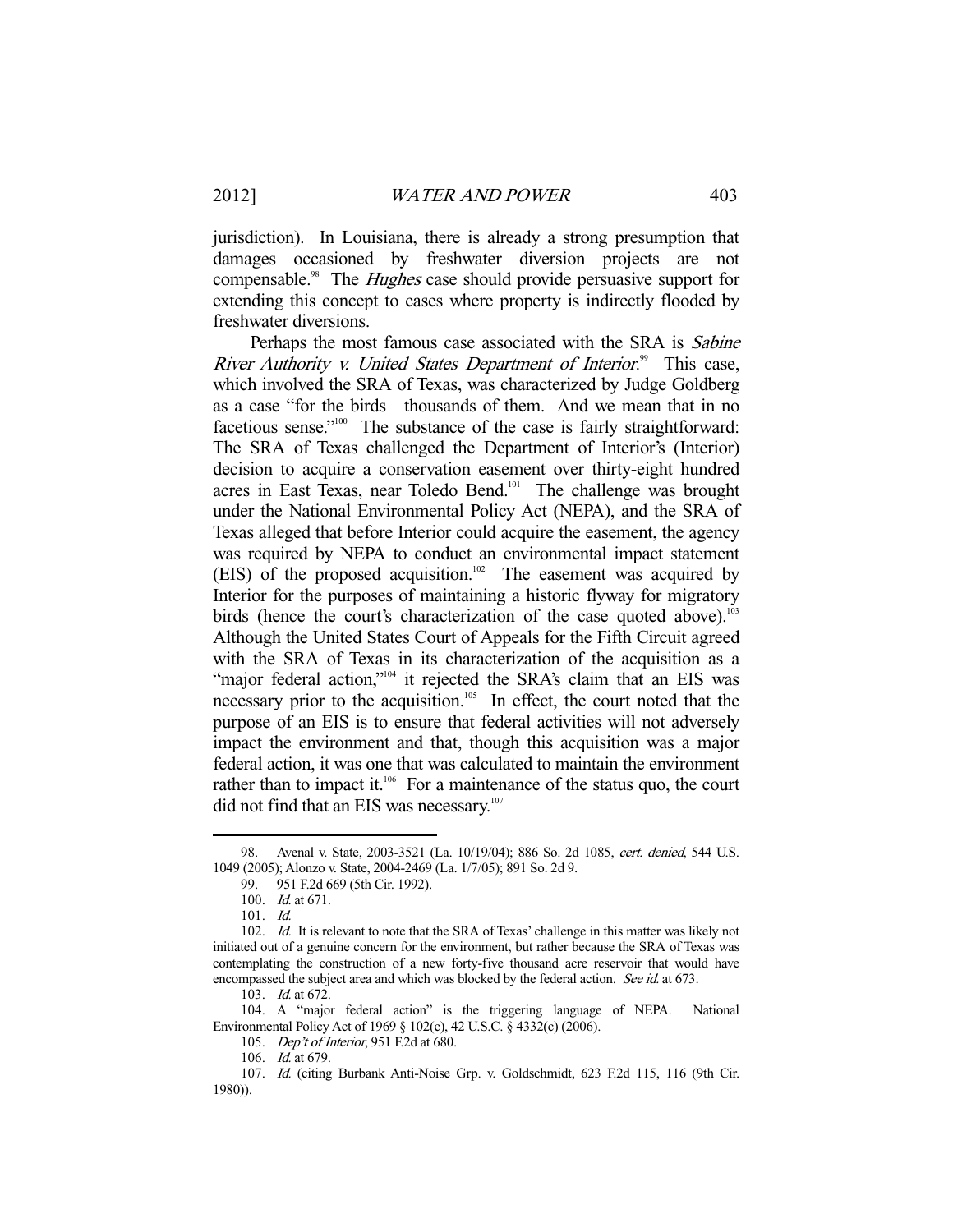Of interesting note, but not of any substantive relevance in the bulk of the jurisprudence, is the classification of the SRA for the purposes of Eleventh Amendment immunity in Simmons v. Sabine River Authority of Louisiana.<sup>108</sup> At issue in the Memorandum Order authored by Magistrate Kay is whether a case filed against, among others, the SRA for damage allegedly caused as a result of the opening of Toledo Bend's floodgates in 2001, should be remanded to state court because the SRA is immune from suit in federal court.<sup>109</sup> The court in *Simmons* undertook a lengthy analysis that considered whether the SRA is considered an "arm of the State" for the purposes of applying Eleventh Amendment immunity, ultimately concluding that the SRA should be so classified.<sup>110</sup> Following its conclusion that the SRA may be afforded Eleventh Amendment immunity, the court concluded that this immunity would not be granted because the SRA had either waived its immunity or had failed to assert that immunity.<sup>111</sup>

 The SRA's status as being entitled to the immunity of a sovereign under the Eleventh Amendment is significant, as it means that the SRA should only be suable (under most circumstances) in state court. The practical effect of this reality is that it puts the funding of judgments against the SRA at the whim of the Louisiana Legislature. In other words, if a judgment is rendered against the SRA in state court, that judgment can only be fulfilled by a legislative appropriation.<sup>112</sup> However, a judgment against the SRA in a federal court may be executable,<sup>113</sup> thus opening the sovereign to potentially significant threats to its finances. Interestingly, the Simmons decision was handed down by Magistrate Kay on October 3, 2011—exactly one month before the Fifth Circuit arguably tightened the limitations against suing the sovereign in federal court.

 In dual rulings issued on the same day, the Fifth Circuit recognized that challenges to the constitutionality of a State statute were improperly

 <sup>108.</sup> No. 2:11-cv-0588, 2011 WL 4703053 (W.D. La. Oct. 3, 2011).

<sup>109.</sup> *Id.* at \*1-2.

<sup>110.</sup> *Id.* at \*15.

<sup>111.</sup> *Id.* at \*17.

 <sup>112.</sup> LA.CONST. art. XII, § 10(C).

 <sup>113.</sup> See, e.g., Porche v. St. Tammany Parish Sheriff's Office, 67 F. Supp. 2d 631, 633 (E.D. La. 1999) ("Even though political subdivisions such as parishes, counties, and municipalities exist at the behest of their State, the Eleventh Amendment affords them no protection." (citing Port Auth. Trans-Hudson Corp. v. Feeney, 495 U.S. 299 (1990); Lake Cnty. Estates, Inc. v. Tahoe Reg'l Planning Agency, 440 U.S. 391 (1979))). Although it is probable that the SRA is an arm of the State that is entitled to Eleventh Amendment immunity in federal court, there is no definitive jurisprudence on this matter.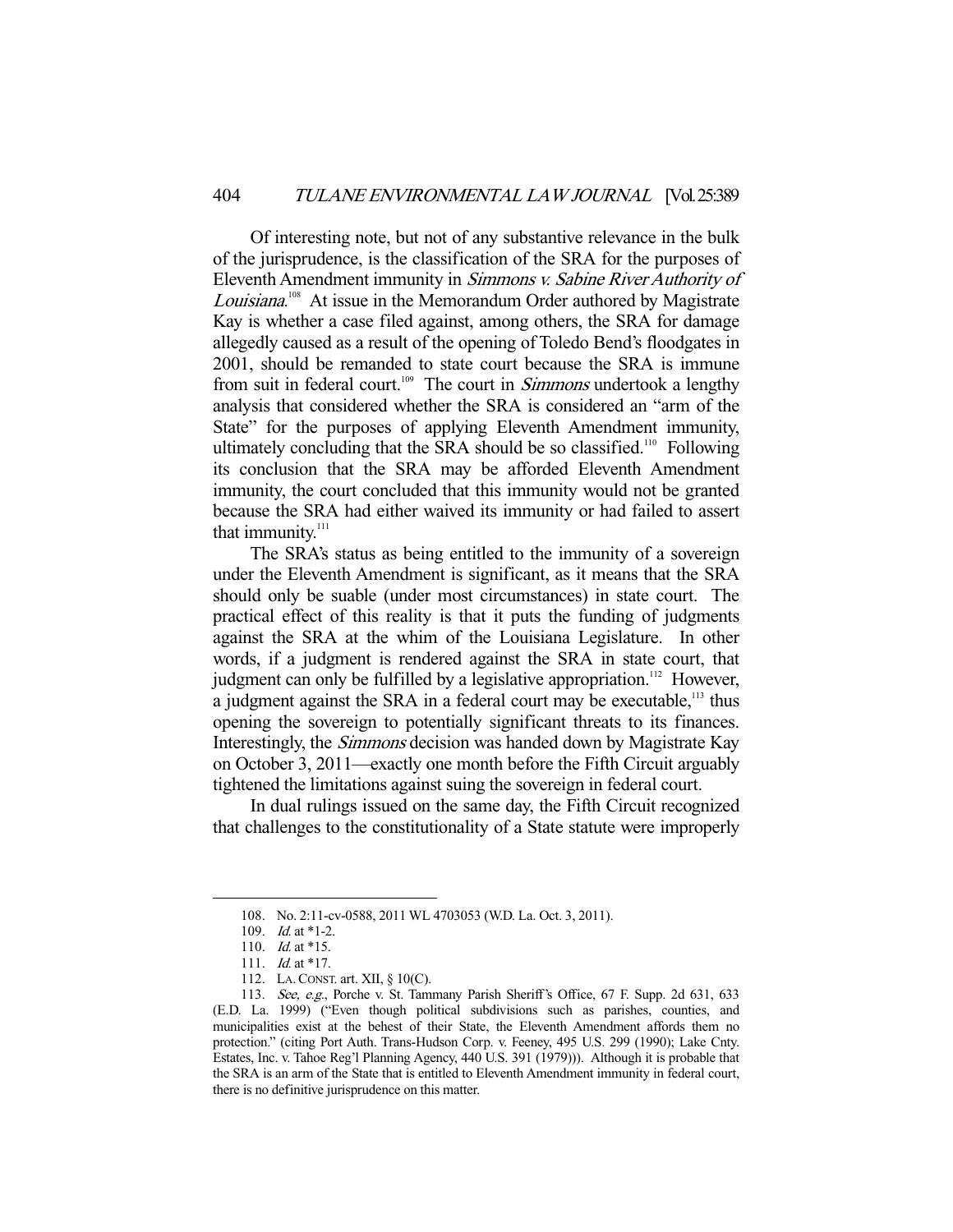brought in federal court.<sup>114</sup> In these cases, even where the State of Louisiana actively intervened into federal court to defend the constitutionality of a statute, the Fifth Circuit did not find a waiver of the State's Eleventh Amendment immunity.<sup>115</sup> Arguably, had *Simmons* been decided a month later, the United States District Court for the Western District of Louisiana would have been bound by the more stringent limitations on hailing the SRA into federal court put in place in the Union Pacific and Faulk cases. Looking forward, it is unlikely that a Louisiana federal court will be as willing to find an Eleventh Amendment waiver or consent in the future. This probability bodes well for protecting the finances of the SRA from seizure.

# IV. AN ANALOGUE IN THE MAKING? THE OKLAHOMA/TEXAS DISPUTES OVER RED RIVER WATER RIGHTS

 The SRA and Toledo Bend are not the only reservoir-regulating bodies nor are they the only sources of fresh water in Louisiana. Among other regulating bodies is the Red River Compact Commission.116 Of late, issues related to the use of the Red River to supply fresh water across state boundaries has led to some interesting litigation. Although this litigation, to date, has not involved Louisiana, it is interesting for a contextual review of some potential issues for the SRA in the near future.

#### A. A Brief Review of the Red River Issue

 Over several years, various entities in Texas, namely the Tarrant Regional Water District (TRWD) and the City of Irving (Irving) have attempted to challenge Oklahoma's authority to regulate out-of-state water sales.<sup>117</sup> These challenges have largely revolved around These challenges have largely revolved around Oklahoma's rights to restrict or limit out-of-state sales of Red River water under various state laws ostensibly drafted under the authority of the Red River Compact.<sup>118</sup> Because the cases that have resulted from these challenges may have significant bearing on issues of interstate water sales in Louisiana and especially interstate water sales by the SRA, a

 <sup>114.</sup> Union Pac. R.R. v. La. Pub. Serv. Comm'n, 662 F.3d 336 (5th Cir. 2011); Faulk v. Union Pac. R.R., No. 11-30315, 2011 WL 5223033 (5th Cir. Nov. 3, 2011).

 <sup>115.</sup> Faulk, 2011 WL 5223033, at \*4.

 <sup>116.</sup> LA.REV. STAT.ANN. § 38:20 (2011).

<sup>117.</sup> These challenges culminated in two recent Tenth Circuit decisions: Tarrant IV, 656 F.3d 1222 (10th Cir. 2011), and City of Hugo v. Nichols (Hugo II), 656 F.3d 1251 (10th Cir. 2011).

<sup>118.</sup> See Tarrant IV, 656 F.3d 1222; Hugo II, 656 F.3d 1251.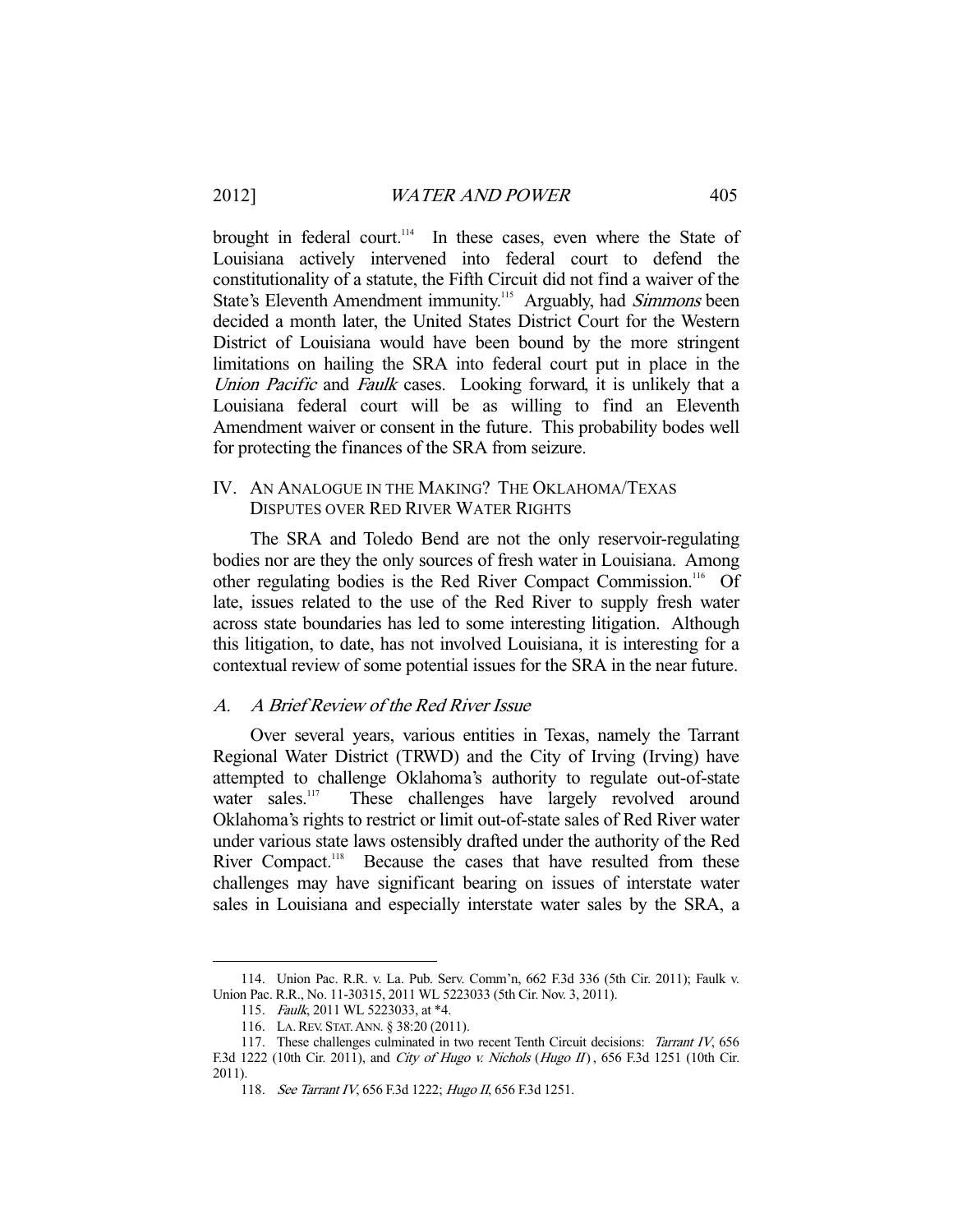brief review of the Red River Compact and these cases is herein undertaken.

In Tarrant Regional Water District v. Herrmann (Tarrant I), the TRWD, a Texas political subdivision charged with, among other things, maintaining a series of reservoirs in north Texas for use as freshwater sources,<sup>119</sup> applied for water purchase permits from the Oklahoma Water Resources Board (OWRB) for the purpose of purchasing fresh water from tributaries of the Red River.<sup>120</sup> At about the same time, the TRWD filed suit against the OWRB, challenging the constitutionality of Oklahoma statutes that placed restrictions on out-of-state water sales and alleging that the statutes were violative of the dormant Commerce Clause of the United States Constitution.121 Following preliminary hearings that lasted for several years and went through several appeals, $122$  one of which considered a question of whether Louisiana and Arkansas, as signatories to the Red River Compact, were necessary parties to the litigation, $123$  the United States Court of Appeals for the Tenth Circuit recently held that the Oklahoma statutes at issue were both constitutional as well as being in conformity with the Red River Compact.<sup>124</sup>

 The Red River Compact was entered into among Texas, Oklahoma, Louisiana, and Arkansas in 1978, for the purpose of apportioning the River's water among those states.<sup>125</sup> In 1980, Congress approved the Red River Compact<sup>126</sup> pursuant to the Compact Clause of the United States Constitution.<sup>127</sup> Because interstate compacts, to have effect, must be

124. Tarrant IV, 656 F.3d 1222, 1250.

 <sup>119.</sup> Overview, TARRANT REG'L WATER DIST., http://www.trwd.com/overview.aspx (last visited Feb. 21, 2012).

<sup>120.</sup> Tarrant Reg'l Water Dist. v. Herrmann (*Tarrant I*), No. CIV-07-0045-HE, 2007 WL 3226812, at \*1 (W.D. Okla. Oct. 29, 2007), aff'd in part, appeal dismissed in part by Tarrant Reg'l Water Dist. v. Sevenoaks, 545 F.3d 906 (10th Cir. 2008).

<sup>121.</sup> Sevenoaks, 545 F.3d at 909. The affirmation in Sevenoaks, was limited to the appeal of Oklahoma's motion to dismiss; whereas the Tenth Circuit dismissed the appeal of Oklahoma's request that the federal court abstain from hearing the matter, because it did not believe that it had jurisdiction to review, interlocutorily, a determination by the lower court not to abstain.

<sup>122.</sup> Tarrant I, 2007 WL 3226812; Sevenoaks, 545 F.3d at 909; Tarrant Reg'l Water Dist. v. Herrmann (*Tarrant II*), No. CIV-07-0045-HE, 2009 WL 3922803 (W.D. Okla. Nov. 18, 2009), aff'd, Tarrant IV, 656 F.3d 1222; Tarrant Reg'l Water Dist. v. Herrmann (Tarrant III), No. CIV-07-0045-HE, 2010 WL 2817220 (W.D. Okla. July 16, 2010), aff'd, Tarrant IV, 656 F.3d 1222; Tarrant IV, 656 F.3d 1222.

 <sup>123.</sup> The court ruled that neither Louisiana nor Arkansas were necessary parties because this dispute was strictly limited to Oklahoma law and impacts to Texas. Tarrant I, 2007 WL 3226812, at \*4-5.

 <sup>125.</sup> See Louisiana Revised Statutes Annotated section 38:20 (2011), textual notes, for a complete version of the Red River Compact, including article I, which sets forth the purposes of the Compact.

 <sup>126.</sup> Act of Dec. 22, 1980, Pub. L. No. 96-564, 94 Stat. 3305.

 <sup>127.</sup> U.S.CONST. art. I, § 10, cl. 3.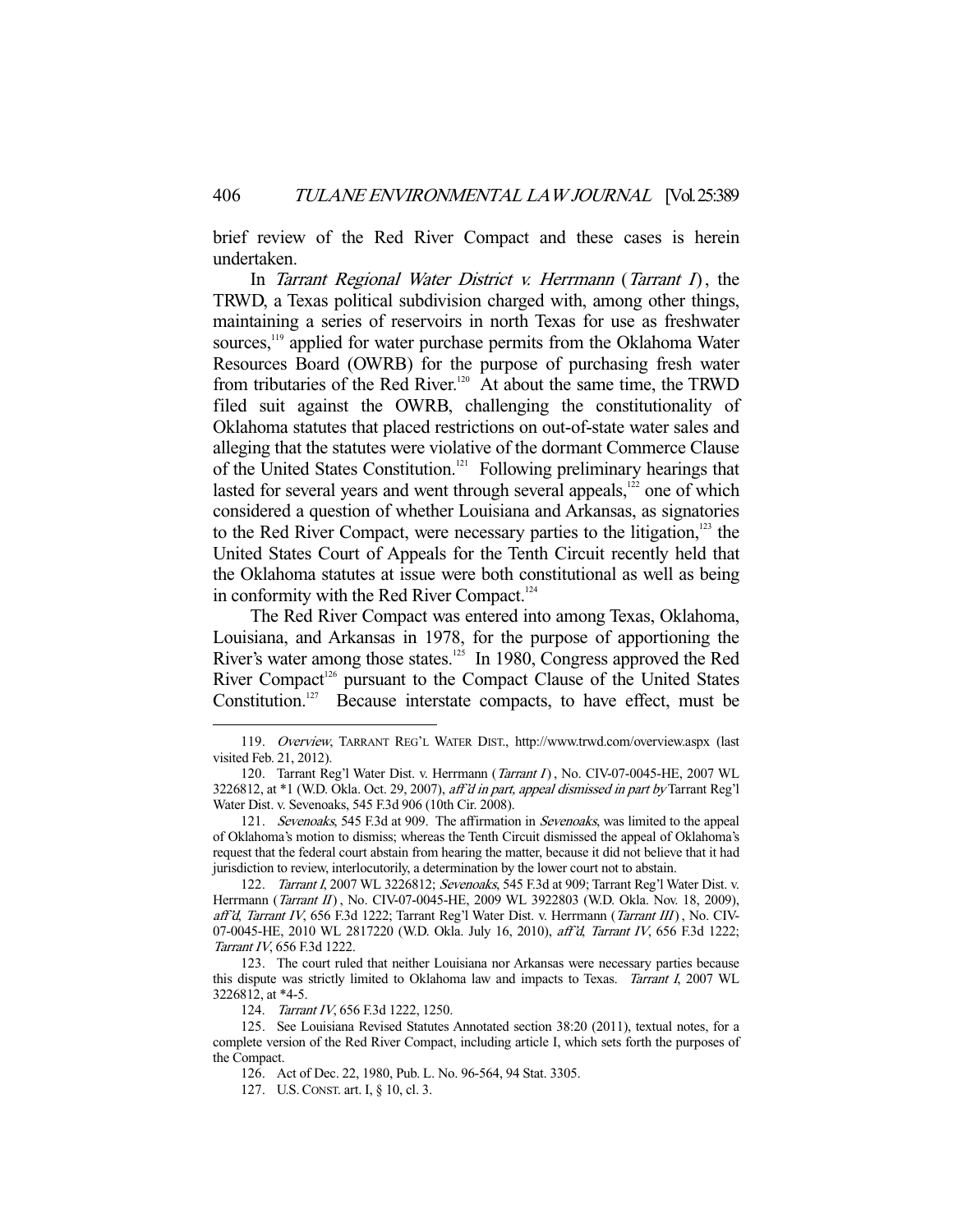approved by Congress, the Tenth Circuit recognized that this approval incorporated the Compact into federal law, thus insulating it from a dormant Commerce Clause challenge as to the Compact.<sup>128</sup> Based upon this conclusion, the court rejected TRWD's dormant Commerce Clause allegations.

The next question for the *Tarrant IV* court was whether the Oklahoma statutes themselves went beyond the scope of the congressionally approved Compact. Should such be the case, the laws (rather than the Compact) could be the subject of a dormant Commerce Clause challenge. Although the Tenth Circuit and the district court spent a considerable amount of time reviewing this issue, the conclusion was ultimately fairly simple.<sup>129</sup> Both courts found that the congressional grants of authority in the Red River Compact were intended to be "protectionist" in nature as to each signatory state's share of the Red River and that each signatory state had plenary authority to regulate the use of the River and its tributaries and distributaries within the allocated basins.130 Based upon this plenary authority, the Tenth Circuit did not find any violation of the dormant Commerce Clause by the Oklahoma legislation.<sup>131</sup> The Oklahoma laws were found to be within the scope of the approved authority by Congress through the Red River Compact, and thus not violative of the United States Constitution.<sup>132</sup>

 The litigation against Oklahoma brought by Irving was similar in nature to that brought by TRWD, but the results of the former were different from the results of the latter. In City of Hugo v. Nichols (Hugo  $I$ ,<sup>133</sup> the Oklahoma city of Hugo (Hugo) and the Texas city of Irving sought to enter into contractual agreements to sell water from within the Red River basin for use in northern Texas. Contemplating a similar application to the OWRB that was made in the TRWD case, Hugo and Irving alleged that the same Oklahoma laws challenged in the TRWD

 <sup>128.</sup> Tarrant IV, 656 F.3d at 1235-36 (citing Texas v. New Mexico, 482 U.S. 124, 128 (1987); Intake Water Co. v. Yellowstone River Compact Comm'n, 769 F.2d 568, 569-70 (9th Cir. 1985)). Citing a long line of jurisprudence, the Tenth Circuit noted that the dormant Commerce Clause exists for the purpose of ensuring that state laws do not interfere with interstate commerce. Once a law has been approved by Congress in the manner of a compact, that law is elevated to the level of federal law which is unassailable under the dormant Commerce Clause (as it is no longer a state acting to affect interstate commerce, but rather the federal government). Id.

<sup>129.</sup> See id. at 1236-50; Tarrant II, No. CIV-07-0045-HE, 2009 WL 3922803, at \*3-7 (W.D. Okla. Nov. 18, 2009), aff'd, Tarrant IV, 656 F.3d 1222.

 <sup>130.</sup> Tarrant IV, 656 F.3d at 1237; Tarrant II, 2009 WL 3922803, at \*6.

<sup>131.</sup> Tarrant IV, 656 F.3d at 1250.

 <sup>132.</sup> Id.

 <sup>133.</sup> No. CIV-08-303-JTM, 2010 WL 1816345 (E.D. Okla. Apr. 30, 2010), vacated, Hugo II, 656 F.3d 1251 (10th Cir. 2011).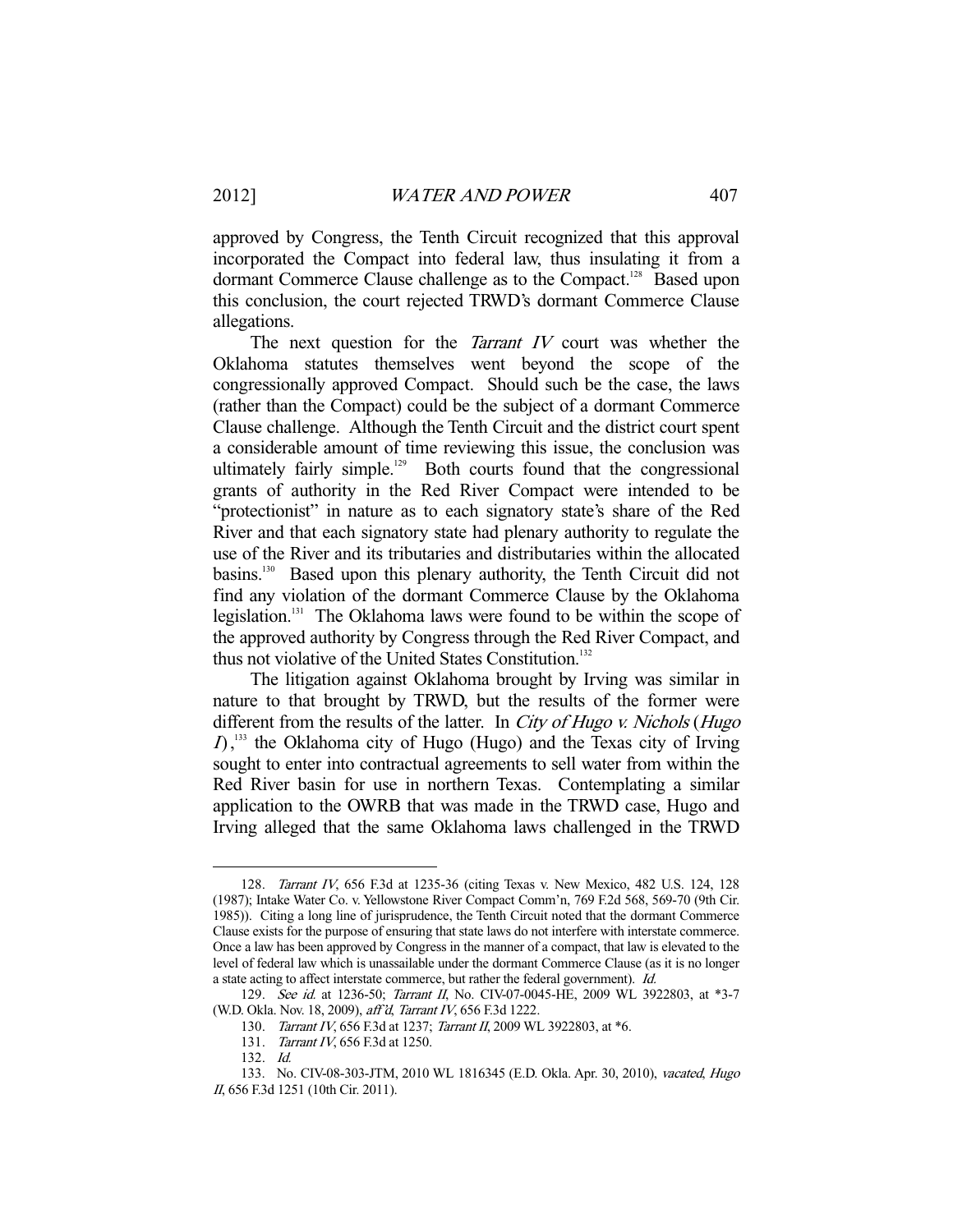case were impermissible restrictions on interstate commerce under the dormant Commerce Clause and that the laws should be enjoined.<sup>134</sup> The district court in *Hugo I* followed the same logic as the court in *Tarrant* IV, finding that the challenged laws did not violate the dormant Commerce Clause and that they should not be enjoined.<sup>135</sup> However, on appeal, although the *Hugo II* decision was rendered on the same day as the *Tarrant IV* decision (with the tacit implication that the cases were considered together), the Tenth Circuit refused to reach the merits of Hugo's and Irving's challenges to the same laws.<sup>136</sup> Instead, the court in Hugo II, sua sponte, focused on the plaintiffs' standing.<sup>137</sup> The Tenth Circuit dismissed Hugo's claims against the OWRB because "the Supreme Court has made clear that the Constitution does not contemplate the rights of political subdivisions as against their parent states" over substantive provisions of the Constitution.<sup>138</sup> The court went on to dismiss Irving's claims against the OWRB as impermissible because Irving did not allege an actual case or controversy as against the OWRB.<sup>139</sup> Thus, in the context of the *Hugo II* matter, the court did not reach the substantive questions of the constitutionality of the Oklahoma laws as it did in *Tarrant IV*. However, based on the *Tarrant IV* decision, it is doubtful that the outcome as to the validity of the laws would have been different.

 Although no such challenges have, as yet, been leveled against the SRA, because of increased discussion of interstate water sales from Toledo Bend, the Oklahoma cases provide an interesting perspective on some SRA issues—particularly what protections the SRA, specifically the SRA of Louisiana, may have should it decide not to sell water interstate. This question is reviewed in Part IV(B) in the context of the Oklahoma cases. Further, the news and applicable laws related to SRA water sales are also reviewed.

# B. A Comparison to the SRA's Current Water Sale Plans

 Recently, the SRA has been contemplating a long-term water sale to Texas.140 Although this sale would not necessarily trigger the TRWDstyle legal challenges as it currently stands, it is important to understand

<sup>134.</sup> *Id.* at \*1.

<sup>135.</sup> *Id.* at \*7.

<sup>136.</sup> See Hugo II, 656 F.3d 1251.

<sup>137.</sup> *Id.* at 1255.

 <sup>138.</sup> Id. at 1257-58.

 <sup>139.</sup> Id. at 1263-65.

 <sup>140.</sup> Welborn, supra note 39.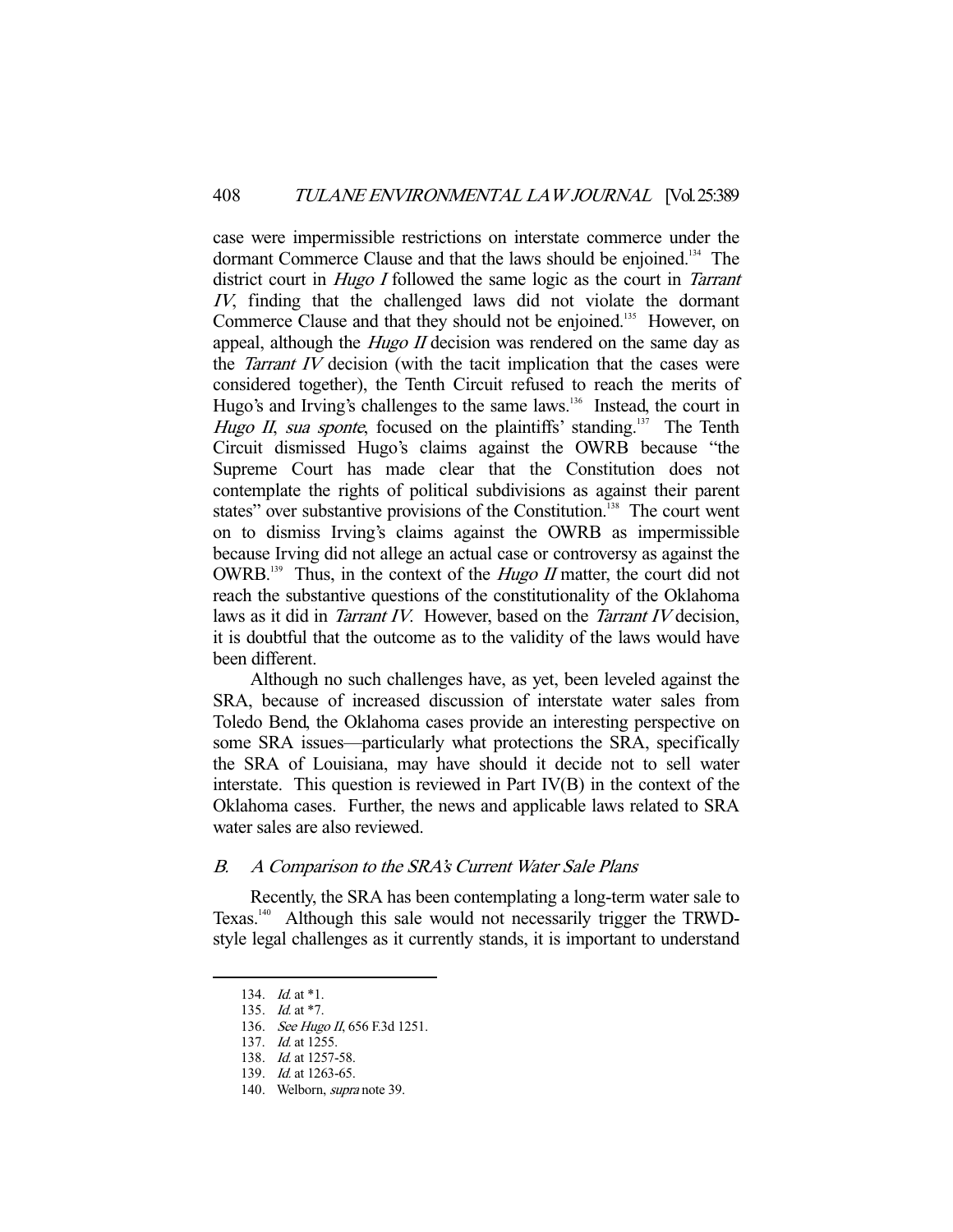the analogues in the event that a similar scenario does develop between Louisiana and Texas. The main reason that the currently contemplated SRA sale does not initially raise TRWD-style concerns is because, unlike in Oklahoma, the SRA does seem to want to sell its water. Thus, there is not yet a situation in which Texas wants water that it cannot have (the TRWD situation). However, if the SRA's position on its currently planned sale changes, it is possible that Louisiana could be on the receiving end of a TRWD-style challenge. In order to determine whether the Tenth Circuit's decision in *Tarrant IV* will be persuasive in a Louisiana analogue, it is necessary to compare the Red River Compact and the Sabine River Compact.

 In terms of sheer girth, the Red River Compact (RRC) appears more complex than the Sabine River Compact (SRC). Some of this apparent complexity relates to simple geography: the Red River, as it is covered by the RRC, includes four states (Texas, Oklahoma, Arkansas, and Louisiana), reaching from the Texas-New Mexico border to the confluence of the Red River with the Atchafalaya and Old Rivers in Louisiana.<sup>141</sup> In contrast, the Sabine River, as it is covered by the SRC, includes only two states (Texas and Louisiana).<sup>142</sup> Thus, there are simply more interested parties and more moving parts with regard to the RRC. Another distinction between the RRC and the SRC that causes an apparent difference in complexity is a matter of timing: the SRC was approved by Congress in  $1954$ ;<sup>143</sup> whereas the RRC was approved in 1980.<sup>144</sup> In the interim between the two compacts, federal environmental laws were enacted and the latter compact contains provisions for compliance with these laws.<sup>145</sup> On the whole, despite the apparent differences in complexity between the two compacts, they are largely the same for the purposes of this comparison.

 As with the RRC, the SRC itself, having been incorporated into federal law through Congress's approval in 1954, is unassailable as a violation of the dormant Commerce Clause.<sup>146</sup> Thus, in order for Louisiana to refuse out-of-state water sales and not run afoul of the dormant Commerce Clause, there must be evidence that the SRC, like the RRC, contains a clear indication that Congress intended for the

 <sup>141.</sup> Act of Dec. 22, 1980, Pub. L. No. 96-564, §§ 2.12, 3.01, 94 Stat. 3305.

 <sup>142.</sup> Act of Aug. 10, 1954, Pub. L. No. 83-578, 68 Stat. 690, 690.

 <sup>143.</sup> Id.

 <sup>144. 94</sup> Stat. 3305.

 <sup>145.</sup> See, e.g., Preamble, Art. XI, 94 Stat. 3305, 3305, 3317-18 (containing provisions for compliance with the Clean Water Act, 33 U.S.C. § 1251 (1972)).

 <sup>146.</sup> Tarrant IV, 656 F.3d 1222, 1235-36 (10th Cir. 2011).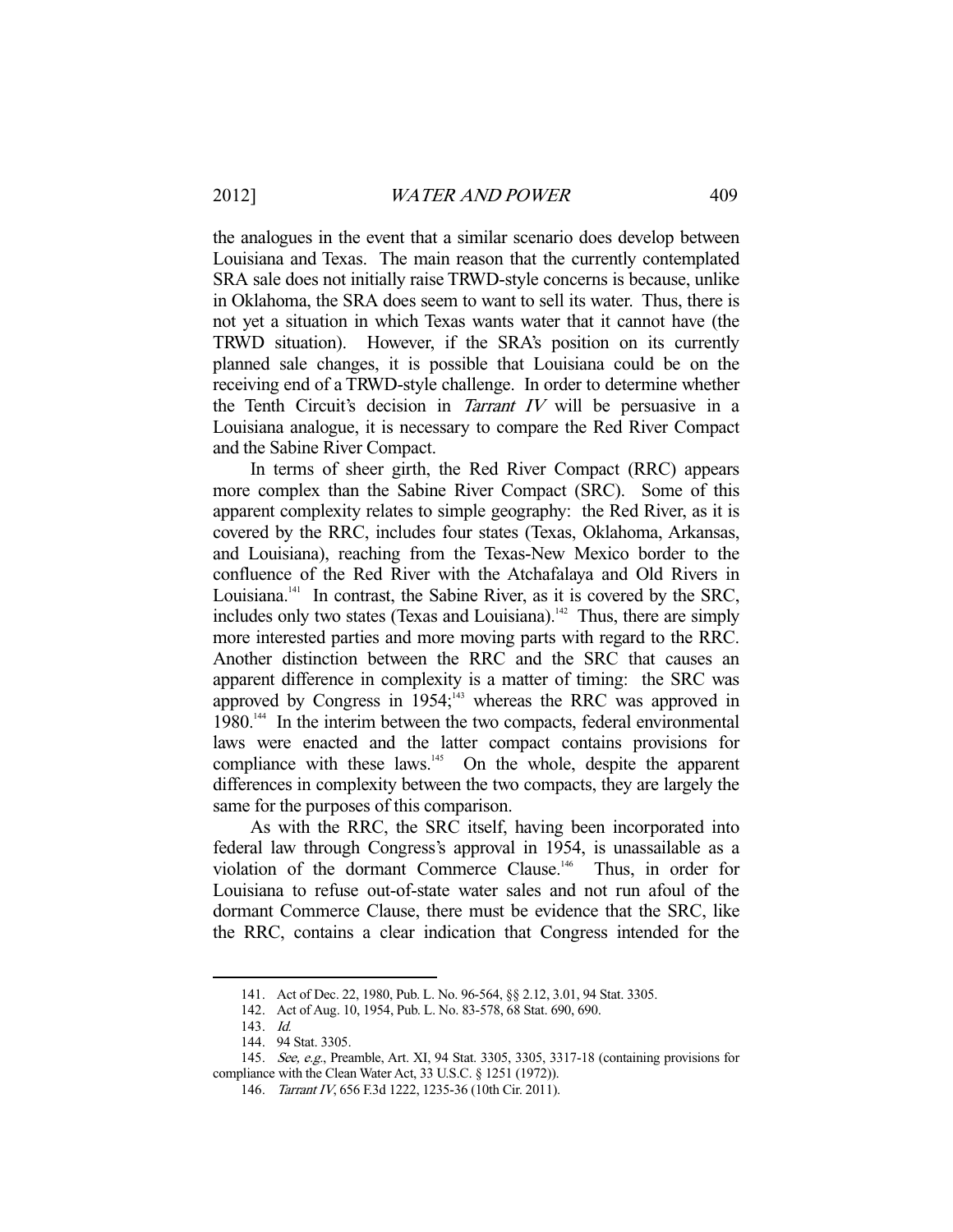former to be "protectionist" in nature.<sup>147</sup> As in the *Tarrant* cases, such a protectionist bent to the Compact would indicate Congress's intent to allow Louisiana (or Texas, as the case may be) to restrict water sales in a manner that would otherwise represent a violation of the dormant Commerce Clause.<sup>148</sup>

 A side-by-side comparison of the operative provisions of the RRC and the SRC demonstrate that the same protectionist inclinations are present in the SRC as the Tarrant IV court found in the RRC. The Tarrant IV court placed great weight on Congress's ratification of the RRC language, which provides, "Each Signatory State may use the water allocated to it by this compact in any manner deemed beneficial by that state."149 Virtually identical language is present in the SRC, to wit: "Each State may use its share of the water apportioned to it in any manner that may be deemed beneficial by that State."<sup>150</sup>

Further, the language deemed important to the *Tarrant IV* court the provision deferring to the apportioned state's law for the regulation of the states' respective water uses $151$ —is also substantially similar between the RRC and the SRC. The RRC provides, "Each state may freely administer water rights and uses in accordance with the laws of that state."<sup>152</sup> Similarly, the SRC provides, "[N]othing in this Compact shall be construed as applying to, or interfering with, the right or power of either signatory State to regulate within its boundaries the appropriation, use and control of water, not inconsistent with its obligations under this Compact."153 Based upon the substantial similarities of the RRC and the SRC in the provisions found to be most important to the Tarrant IV court, it is unlikely that a dormant Commerce Clause challenge to a Louisiana decision not to sell water out-of-state from its allocation of Toledo Bend would be successful.

Giving further possibility to the specter of a *Tarrant IV*-like suit are the environmental requirements that the SRA must fulfill in order to proceed with its contemplated water sale. As the Louisiana Attorney General has recently stated, "[T]he . . . SRA [is] obligated to comply with the Public Trust Mandate while executing [its] statutory duties,

<sup>147.</sup> Id. at 1237; Tarrant II, No. CIV-07-0045-HE, 2009 WL 3922803, at \*6 (W.D. Okla. Nov. 18, 2009), aff'd, Tarrant IV, 656 F.3d 1222.

<sup>148.</sup> Tarrant IV, 656 F.3d at 1235-36; Tarrant II, 2009 WL 3922803, at \*6.

 <sup>149.</sup> Tarrant IV, 656 F.3d at 1237 (quoting art. II, § 2.01, 94 Stat. 3305, 3306) (citing Tarrant II, 2009 WL 3922803, at \*6).

 <sup>150.</sup> Act of Aug. 10, 1954, Pub. L. No. 83-578, art. V(k), 68 Stat. 690, 693.

<sup>151.</sup> Tarrant IV, 656 F.3d at 1250.

 <sup>152. § 2.01, 94</sup> Stat. 3305, 3306.

 <sup>153.</sup> Art. II, 68 Stat. at 692.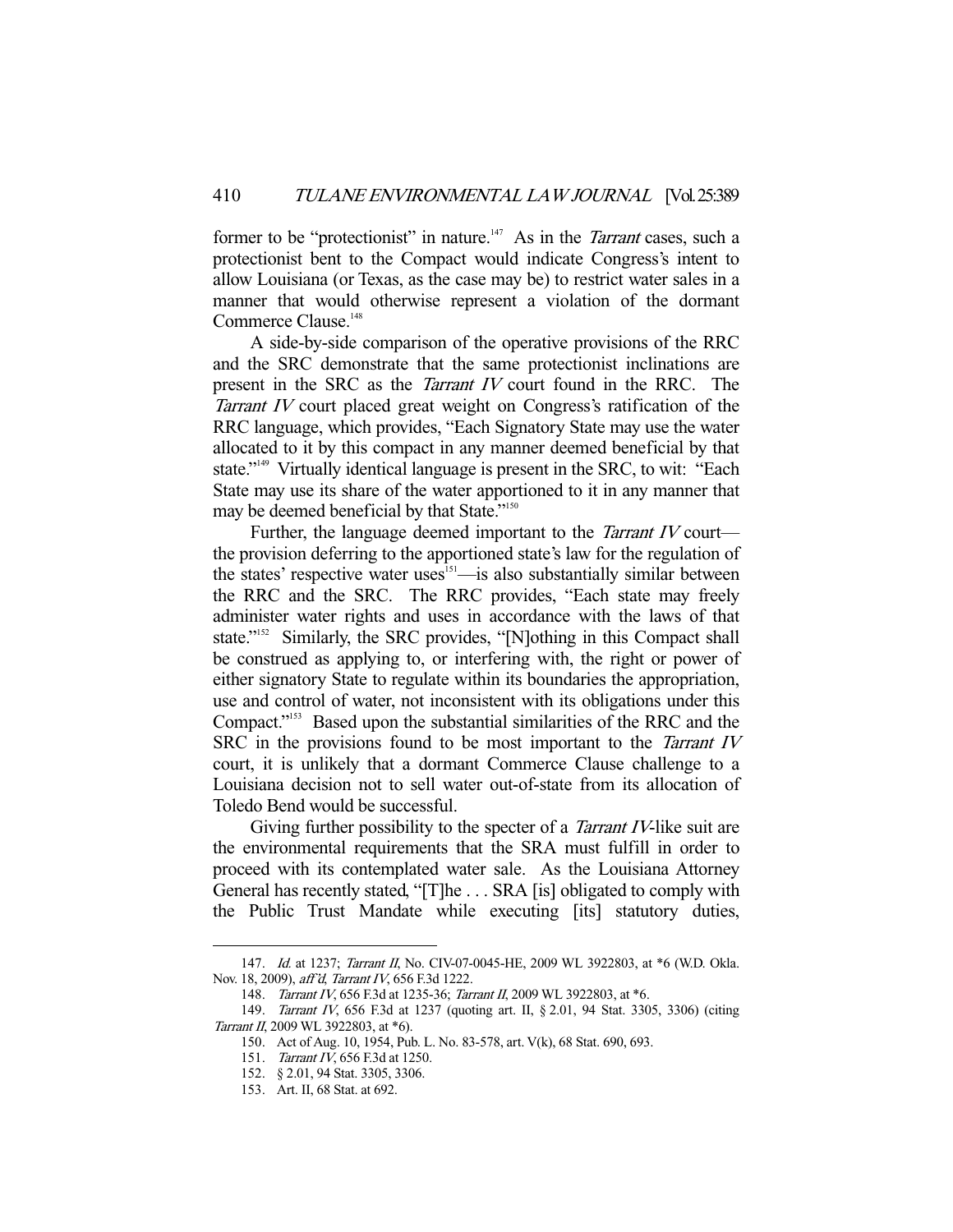-

[including] any agreements which provide for the sale, utilization, distribution, or consumption of State-owned water."<sup>154</sup> In addition, there is some indication in the press that citizens' groups may oppose the contemplated water sale.<sup>155</sup> Substantial political pressure from the citizens' groups or a finding under studies conducted pursuant to article IX, section 1 of the Louisiana Constitution in compliance with the public trust doctrine may lead to alterations or even a cancelling of the SRA's plans to sell water. Such a situation could lead to the Texas interests seeking to acquire a portion of Louisiana's share of Toledo Bend's water to bring a *Tarrant IV*-style suit.<sup>156</sup> Although all of this is speculative at this time, the SRA would be well advised to proffer Oklahoma's defenses against such an attack should it come. In this instance, the *Tarrant IV* decision is a favorable one for Louisiana—if the SRA decides to sell and encounters no challenges, *Tarrant IV* is inapplicable;<sup>157</sup> if the SRA decides to sell and encounters challenges to the sale, Tarrant IV is similarly inapplicable;<sup>158</sup> if the SRA decides not to sell, *Tarrant IV* provides the SRA with a substantial shield against suits for violations of the dormant Commerce Clause for a decision not to sell.<sup>159</sup>

 <sup>154.</sup> La. Op. Att'y Gen. No. 10-0297, 2011 WL 1455968, at \*6 (Mar. 22, 2011) (stating that although the SRA has the unique statutory authority to sell its water and that it must not comply with Act 955 of 2010 for the sale of water, such sales must still comply with the public trust doctrine embodied in LA. CONST. art. IX,  $\S$  1 and commenting that the SRA should use the scheme developed in Save Ourselves, Inc. v. La. Envtl. Control Comm'n, 452 So. 2d 1152 (La. 1984), in analyzing its compliance with LA. CONST. art. IX, § 1, for the purposes of water sales); see also La. Op. Att'y Gen. No. 11-0071, 2011 WL 3665435 (July 11, 2011) (noting that the SRA, while exempt from certain specific environmental statutes—in this case, the protections of historic and archaeological resources on State property—nonetheless has a duty to comply with the public trust doctrine); La. Op. Att'y Gen. No. 09-0291, 2010 WL 2071071 (Apr. 27, 2010) (commenting that the Red River Waterway Commission also should use the approach from Save Ourselves, 452 So. 2d 1152).

 <sup>155.</sup> Vickie Welborn, Citizens Get Involved in Texas Water Sales Decision, SHREVEPORT TIMES (Dec. 20, 2011, 11:09 PM) (on file with author).

 <sup>156.</sup> It is also interesting to note that certain mineral interests have begun to consider Toledo Bend as a water source for hydraulic fracturing, thus possibly creating an additional interest group that might challenge a decision by the SRA not to sell water. See, e.g., Vickie Welborn, Fresh Water Flowing to Shale Operators, SHREVEPORT TIMES (Dec. 15, 2011, 11:34 PM) (on file with author).

<sup>157.</sup> In this instance, *Tarrant IV* would be inapplicable because no challenge to the sale would exist and there would be no need for a shield from suit.

<sup>158.</sup> In this instance, *Tarrant IV* neither hurts nor helps the SRA, because it does not consider environmental or other issues, making it inapplicable to such challenges.

<sup>159.</sup> In this instance, *Tarrant IV* would be directly on point to a challenge to the SRA. Although it is not controlling precedent in the Fifth Circuit (where any challenge to the SRA from Texas or Louisiana would be brought), it is certainly strongly persuasive due to the analogous issues.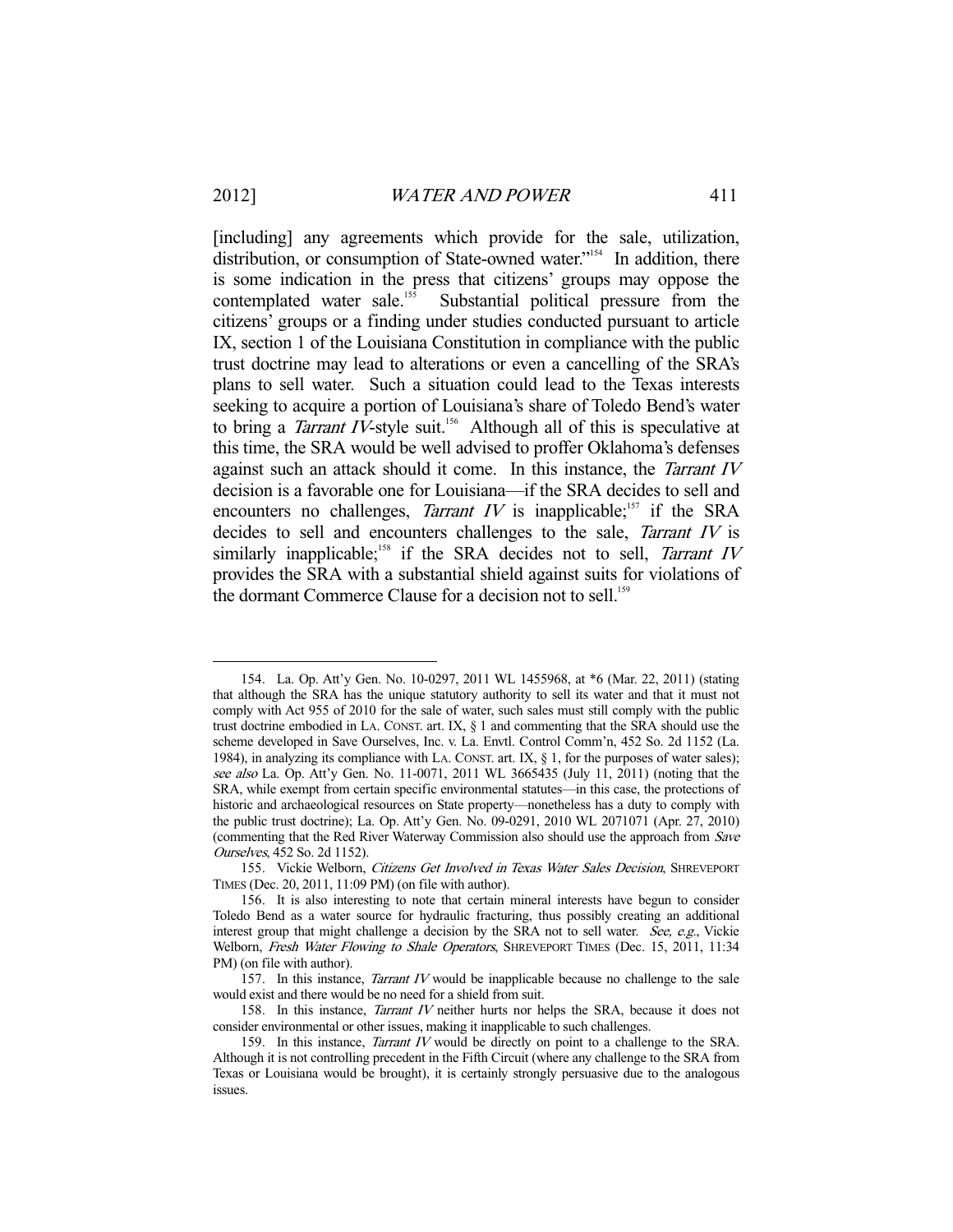# V. A BRIEF HISTORY OF THE SRA'S HYDROPOWER LICENSING AND RELICENSING

# A. The Original Federal Power Commission License—1963

 On October 14, 1963, the SRAs of Louisiana and Texas were jointly awarded a license by the Federal Power Commission  $(FPC)^{160}$  to construct the "Toledo Bend Project, to be located on Sabine River in Newton, Sabine and Shelby Counties, Texas, and Sabine and DeSoto Parishes, Louisiana."<sup>161</sup> The FPC required the SRAs to obtain a license for the Toledo Bend Project because some of the implicated property included federal lands<sup>162</sup> and because, under the Federal Power Act, the FPC was the licensing entity for hydropower projects.<sup>163</sup> It is important to note that, at the time of the licensure of the Toledo Bend Project, none of the environmental laws that are applicable to such major construction projects existed.164 Thus, there was no inquiry during the licensing process into the impacts of the project on the environment aside from a few passing charges imposed on the SRAs by some interested federal agencies. From a historical context, it is interesting to note what these concerns were and what obligations were imposed on the SRAs as part of the licensing process.

 The Department of Interior (presumably through its bureaus, the Fish and Wildlife Service (USFWS) and the National Park Service) recommended that the FPC license require that the SRAs be charged with "certain special conditions in the interests of fish and wildlife and archeological survey and salvage work in the area involved."165 It is unclear from the minimal licensing order what the extent of these

 <sup>160.</sup> The FPC's duties as to hydropower generation licensing, subsequent to the granting of the original Toledo Bend license, were transferred to the Federal Energy Regulatory Commission. 42 U.S.C. § 7172(a) (2006). The references to these agencies herein are made based upon the agency possessing licensing power at the time of the respective actions related to the SRA.

 <sup>161.</sup> Sabine River Auth. of Tex. and Sabine River Auth. of La., 30 F.P.C. 1009, 1010 (1963) (order issuing license for Project No. 2305, on Oct. 14, 1963).

<sup>162.</sup> Id. The current project covers 3797 acres of federal land in Texas. EXECUTIVE SUMMARY, supra note 3, at 1.

 <sup>163. 16</sup> U.S.C. § 797 (2006).

<sup>164.</sup> See, e.g., National Historic Preservation Act (NHPA), Pub. L. No. 89-665, 80 Stat. 915 (1966) (codified as amended at 16 U.S.C. §§ 470-470x-6); National Environmental Policy Act of 1969, Pub. L. No. 91-190, 83 Stat. 852 (1970) (codified as amended at 42 U.S.C. §§ 4321- 4370f); Clean Water Act, Pub. L. No. 92-500, 86 Stat. 816 (1972) (codified as amended at 33 U.S.C. §§ 1251-1387 (2006)); Endangered Species Act, Pub. L. No. 93-205, 87 Stat. 884 (1973) (codified as amended at 16 U.S.C. §§ 1531-1544); Archaeological Resources Protection Act (ARPA), Pub. L. No. 96-95, 93 Stat. 721 (1979) (codified as amended at 16 U.S.C. §§ 470aa-470mm).

<sup>165.</sup> Sabine River Auth., 30 F.P.C. at 1010.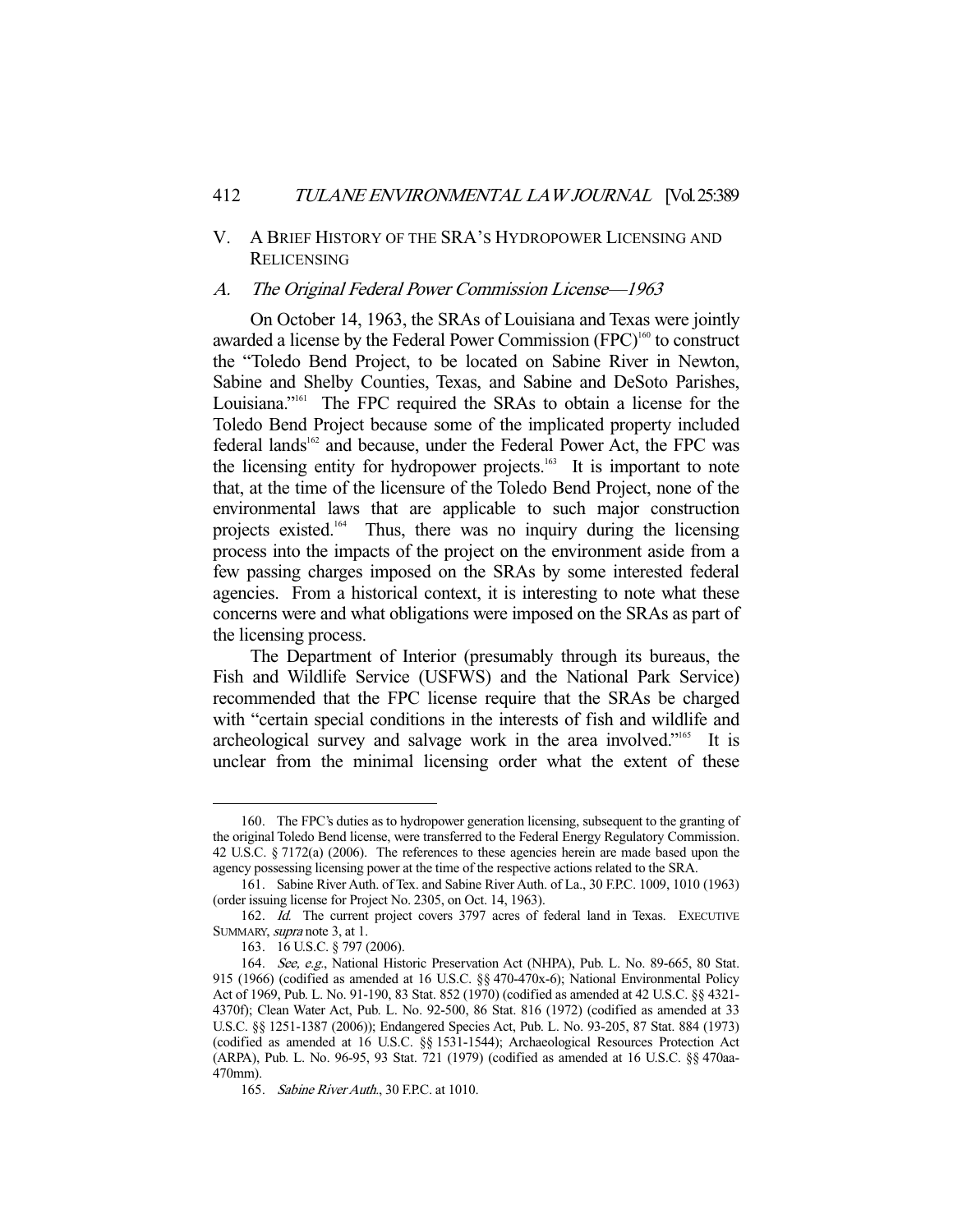"special conditions" were. However, extant reports demonstrate that some amount of salvage archaeology was undertaken in the Toledo Bend area in advance of the flooding of the reservoir.<sup>166</sup> It is not possible to tell from these reports whether the scope of the work would comport with today's standards under the National Historic Preservation Act or the Archeological Resources Protection Act. Nonetheless, these reports are evidence that some environmental assessment work was done in the preenvironmental laws era that was not specifically mandated by statute. In terms of the protection of wildlife and fisheries, the Order is similarly minimalist. It reserves the right of the FPC, of its own motion or on recommendation from the Department of Interior, the Louisiana Wildlife and Fisheries Commission, the Texas Game and Fish Commission, or the Forest Service, to direct the modifications of "the project structures and operation" in a manner consistent with the "primary purpose of the project, and consistent with the provisions of the Act."167 The Order never specifically states that wildlife or fisheries habitats or organisms must actually be protected, but the inference of this protection is present in the entities' ability to request project modifications and in the requirement that such modifications be "consistent with the primary purpose of the project," which included habitat creation and recreation.<sup>16</sup>

 The Department of Agriculture and its bureau, the Forest Service, "recommended ... certain conditions for the protection and administration of the Sabine National Forest."169 As with the wildlife, fisheries, and archaeological protections noted above, it is unclear from the Order to what extent the FPC intended the Sabine National Forest to be protected.

 In 1963, it is apparent that one of the FPC's main protectionist objectives with the Order was to ensure that the navigation of the Sabine River would not be disrupted. The project plans were submitted to the United States Army Corps of Engineers, which commented that "the project structures were satisfactory insofar as the interests of navigation are concerned."170 Several conditions were inserted into the Order to ensure that navigation was maintained.171 In addition, the FPC dedicated a considerable portion of the Order to conditions to ensure the

<sup>166.</sup> See, e.g., J. NED WOODALL, ARCHAEOLOGICAL EXCAVATIONS IN THE TOLEDO BEND RESERVOIR, 1966 (1969); BURNEY B. MCCLURKAN, WILLIAM T. FIELD & J. NED WOODALL, EXCAVATIONS IN TOLEDO BEND RESERVOIR, 1964-65 (1966).

<sup>167.</sup> Sabine River Auth., 30 F.P.C. at 1012.

 <sup>168.</sup> Id. at 1012-13.

 <sup>169.</sup> Id. at 1010.

 <sup>170.</sup> Id.

 <sup>171.</sup> Id. at 1014.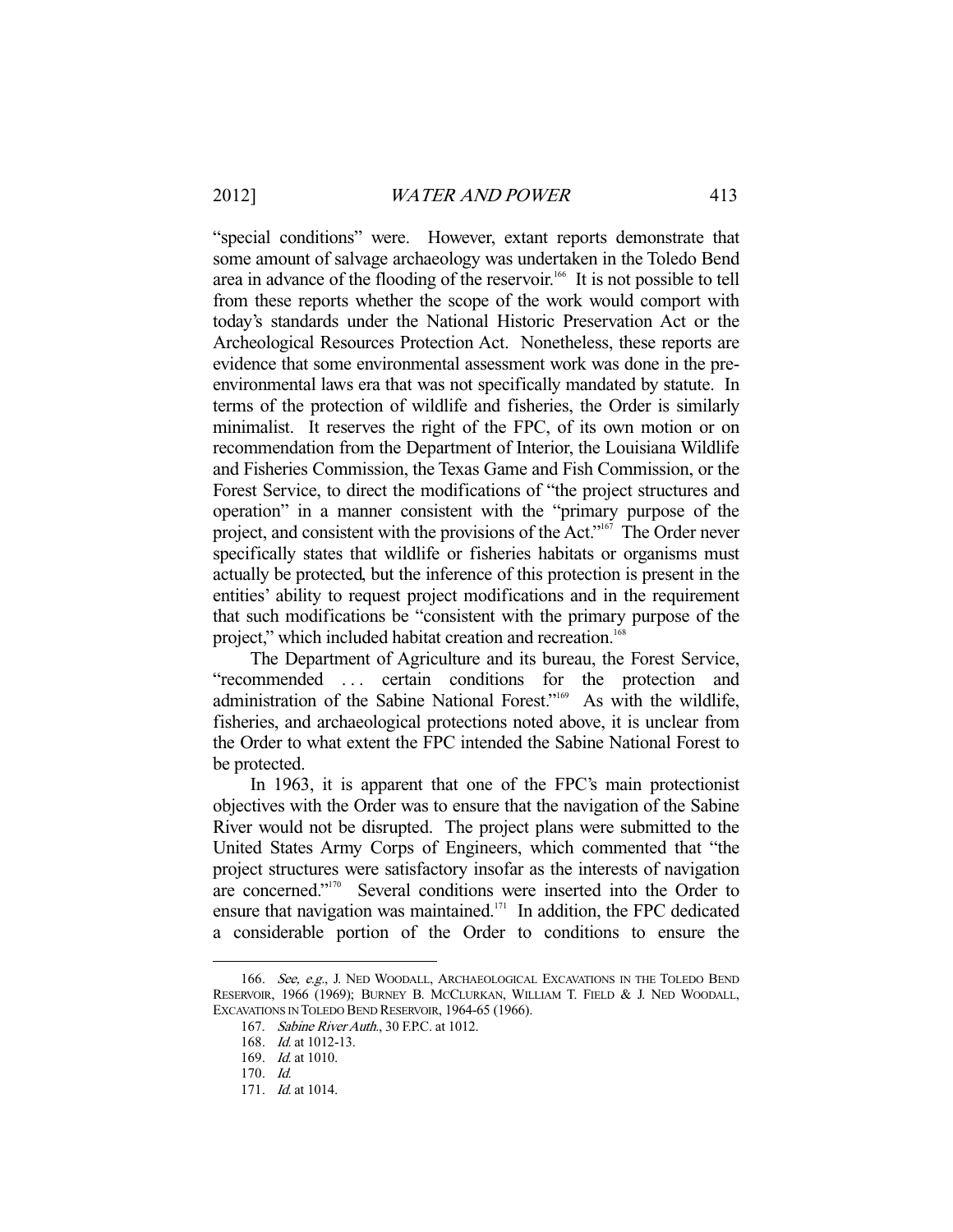recreational use of the reservoir<sup>172</sup> as well as for the parameters of the hydropower generation facilities proposed for the project.<sup>173</sup>

The Order provided for a license term of fifty years.<sup>174</sup> Thus, although the license has been modified and amended numerous times since its issuance in  $1963$ ,<sup>175</sup>, the original (as modified and amended) license does not lapse until 2013. Because of the pending lapse of the 1963 license, the SRAs are currently working through the Federal Energy Regulatory Commission (FERC) relicensing process. As a result of the changes in the environmental laws since the granting of the 1963 license, the current licensing efforts are far more complex and require considerable time and preparation to ensure compliance.

## B. The Federal Energy Regulatory Commission Relicensing—2013

 On September 22, 2008, the SRA of Louisiana and the SRA of Texas filed a Notice of Intent (NOI) to apply for a new license for the Toledo Bend Project.<sup>176</sup> The NOI notes that the current FERC (then-FPC) license lapses on September 30, 2013, and the NOI represents the first submission to FERC for a new license in the now-complex application process. $177$  Following the submission of the NOI, the respective SRAs, operating together through the Toledo Bend Project Joint Operation (TBPJO), produced and submitted several environmental and economic analyses of the impacts related to the relicensing process. Of particular import to this paper are the environmental analyses submitted as part of the Final License Application.

-

 176. Letter from Melvin T. Swoboda, Licensing Manager, Toledo Bend Project Joint Operation, to Kimberly D. Bose, Sec'y, FERC (Sept. 22, 2008), http://www.tbpjo.org/Public Relicensing/documents/TB\_PAD/TB\_NOI.pdf.

177. Id. at 1.

 <sup>172.</sup> Id. at 1012-13.

 <sup>173.</sup> Id. at 1011-12.

<sup>174.</sup> *Id.* at 1011.

<sup>175.</sup> See, e.g., Sabine River Auth. of Tex. and Sabine River Auth. of La., 32 F.P.C. 1416 (1964) (amendments to the Toledo Bend Dam plans); Sabine River Auth. of Tex. and Sabine River Auth. of La., 37 F.P.C. 786 (1967) (approval of Recreational Use Plan and modifications to license); Sabine River Auth. of Tex. and Sabine River Auth. of La., 39 F.P.C. 215 (1968) (license modifications); Sabine River Auth., 52 F.P.C. 938 (1974) (plan modifications); Sabine River Auth. of Tex. and Sabine River Auth., State of La., 7 FERC 61189 (1979) (modifying recreational plans); Sabine River Auth. of Tex., 17 FERC 62012 (1981) (same); Sabine River Auth. of Tex. and Sabine River Auth., State of La., 36 FERC 62166 (1986) (amendments to increase power generation capacity); Sabine River Auth. of Tex. and Sabine River Auth., State of La., 110 FERC 62028 (2005) (amendments to reverse the 1986 power capacity increase amendments); Sabine River Auth. of Tex. and Sabine River Auth., State of La., 128 FERC 62051 (2009) (amendments to land use provisions).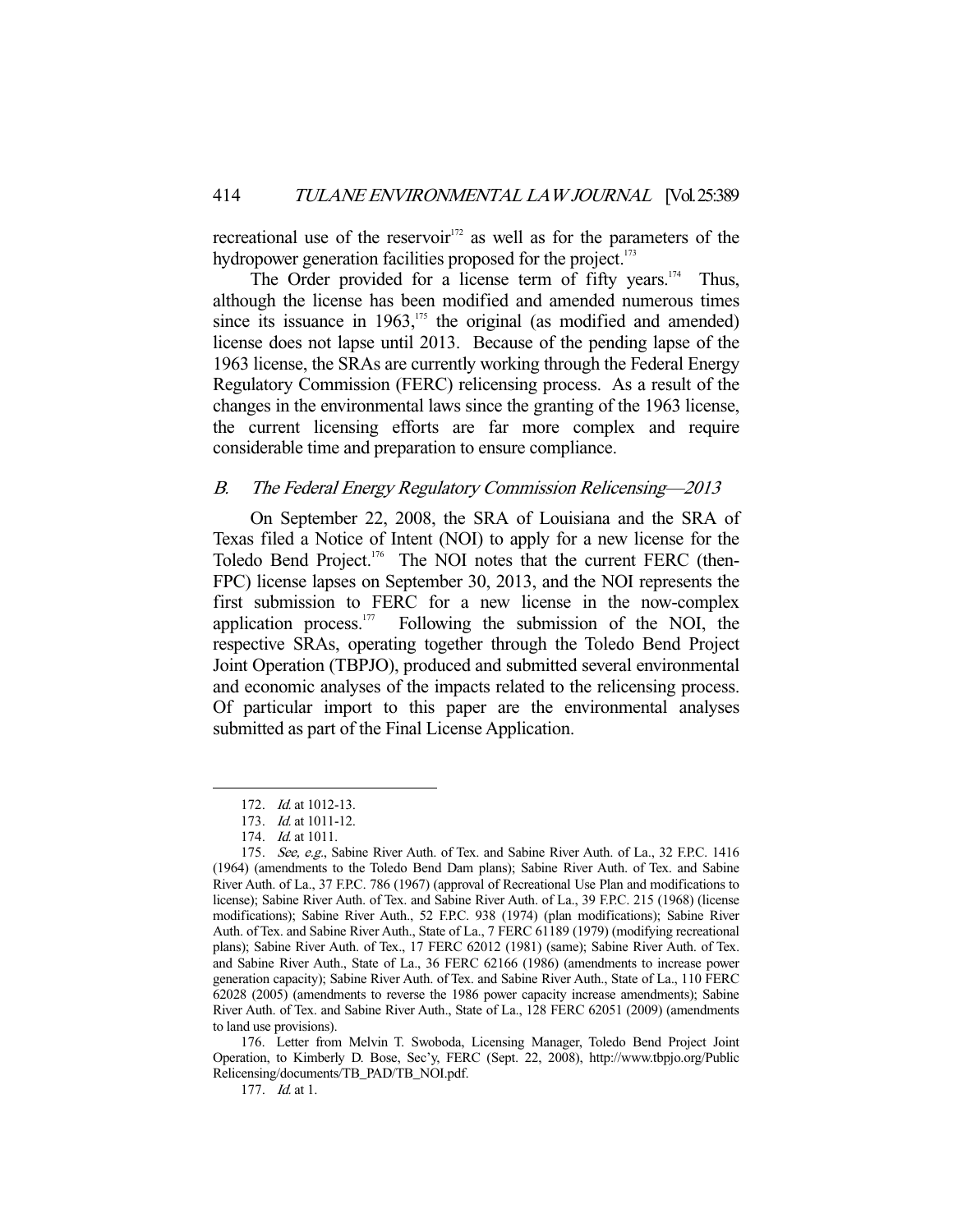The TBPJO has proposed, through its relicensing efforts, not only a renewal of the existing license for forty-five years, but also the construction of a new hydropower facility and "a series of new measures to enhance fishery and aquatic resources and water quality in the lower Sabine River, and improve recreation, shoreline management, and historic properties management over the new license term."<sup>178</sup> The proposed mechanism to "enhance fishery and aquatic resources and water quality" is to increase the volume of water releases from the Toledo Bend Reservoir and to operate the releases in such a way as to raise the temperature of the released water.<sup>179</sup> The proposed recreational improvements include restoration and upgrades to existing recreational facilities.<sup>180</sup> Shoreline management is proposed to include the implementation of an erosion monitoring program, $\frac{181}{181}$  an evaluation and, if necessary, alteration of the shoreline use permits issued by the SRAs to ensure shoreline protection, and efforts to control the invasive Chinese  $t$ allow trees.<sup>182</sup> Finally, the management of historic properties proposal includes a "phased approach for field studies and evaluation of archaeological resources along the Project's shoreline by identifying sensitive, high-priority locations—totaling approximately 250 miles" and policies and procedures for identifying and managing archaeological and structural historic properties within the Project's area of potential effect.<sup>183</sup>

 As noted above, although the SRAs had to submit environmental analyses in conjunction with later license amendments, the 1963 license was obtained largely without any comprehensive environmental impacts analysis. Thus, the relicensing efforts present an opportunity to comprehensively assess the environmental impacts and benefits of the Toledo Bend Reservoir that has not heretofore been available.<sup>184</sup> The

<sup>178.</sup> EXECUTIVE SUMMARY, supra note 3, at 4.

<sup>179.</sup> Id. at 4-5. The latter suggestion will be accomplished by not just releasing waters from below the thermocline in the Reservoir, but also by releasing higher elevation waters that are warmer, thus raising the overall temperature of the released water. *Id.* 

 <sup>180.</sup> SABINE RIVER AUTH. OF TEX. & SABINE RIVER AUTH., STATE OF LA., TOLEDO BEND PROJECT, FERC NO. 2305—FINAL LICENSE APPLICATION, EXHIBIT E—ENVIRONMENTAL EXHIBIT, 3.8 RECREATION, LAND USE, SHORELINE MANAGEMENT, AND AESTHETICS 12 (Sept. 2011), http:// www.tbpjo.org/PublicRelicensing/documents/TB\_FLA/TBend\_ExhE3.8-RecLndUseSMngmt-11 0928.pdf.

 <sup>181.</sup> This proposal is in keeping with the original FPC license charge that "[t]he Licensees shall be responsible for and shall minimize soil erosion and siltation on lands adjacent to the stream." Sabine River Auth. of Tex. and Sabine River Auth. of La., 30 F.P.C. 1009, 1014 (1963).

<sup>182.</sup> EXECUTIVE SUMMARY, supra note 3, at 5.

 <sup>183.</sup> Id. at 6.

 <sup>184.</sup> It is important to note, as was the case with impacts to archaeological resources discussed in La. Op. Att'y Gen. No. 11-0071, 2011 WL 3665435 (July 11, 2011), that the FERC relicensing environmental impacts analyses do not always cover impacts and benefits to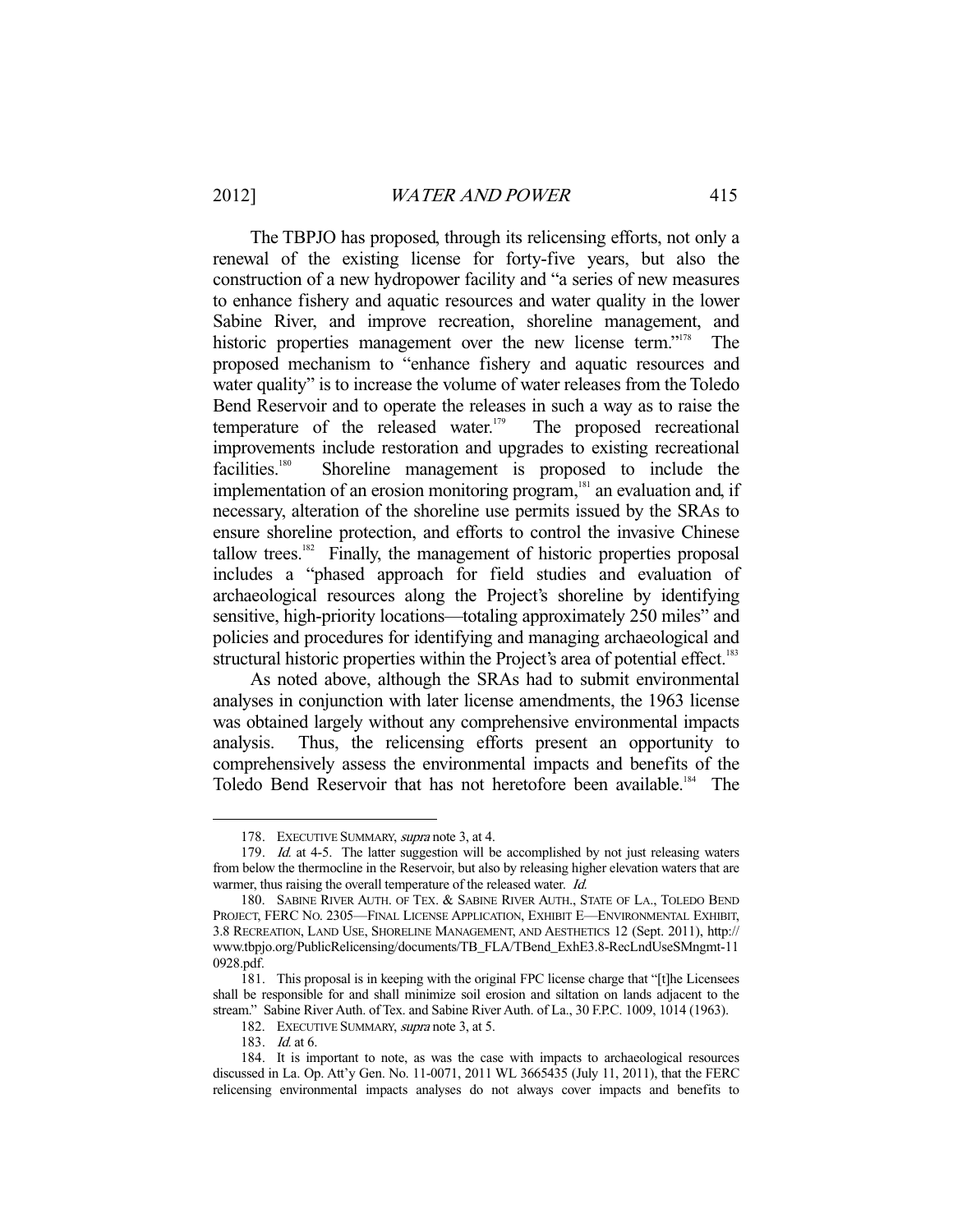environmental analyses undertaken by the TBPJO and presented to FERC are substantial and cannot be reviewed in any detail here.<sup>185</sup> It is worthy to note that the scope of the analyses is impressive, including considerations of the geology, geomorphology, soils, water quantity and quality, aquatic resources, wildlife and botanical resources, recreation uses, other land uses, shoreline management, cultural resources, and socioeconomic resources.<sup>186</sup> Nonetheless, despite the expansive nature of the analyses, the federal regulators and some members of the public have expressed some concerns about the proposed projects.<sup>187</sup>

 In May of 2011, the USFWS commented regarding its concerns about dissolved oxygen levels,<sup>188</sup> water temperatures during releases from the dam,<sup>189</sup> the presence of the dam as a barrier to migratory species,<sup>190</sup> and several issues related to various fisheries' habitat impacts.<sup>191</sup> Many of the USFWS's concerns remained outstanding in its last official communique to FERC on August 3, 2011.<sup>192</sup> However, it is apparent that

 188. Letter from Edith Erfling, Field Supervisor, USFWS, to Kimberly D. Bose, Sec'y, FERC, FERC Accession No. 20110504-5082, at 1-2 (May 4, 2011).

nonfederal lands. In addition, they do not cover impacts or benefits beyond the proposed scope of the issues noted in the FERC relicensing documents (e.g., the impacts of fresh water sales, etc.).

 <sup>185.</sup> All of the scientific and economic studies are available for download on the TBPJO's Web site, http://www.tbpjo.org/PublicRelicensing/default.aspx (last visited Feb. 21, 2011).

<sup>186.</sup> See SABINE RIVER AUTH., STATE OF LA. & SABINE RIVER AUTH. OF TEX., FINAL LICENSE APPLICATION,TABLE OF CONTENTS (Sept. 2011), http://www.tbpjo.org/PublicRelicensing/ documents/TB\_FLA/TBend\_FLA\_Contents.pdf.

 <sup>187.</sup> A sampling of the regulatory comments on the project is set forth below. The bulk of the public comments on the project do not relate to specifically identifiable problems and thus lack value in any meaningful review of the project. See, e.g., Electronic Comments from Paul Ringo to FERC, FERC Accession No. 20110901-5006 (Aug. 31, 2011) (containing unsubstantiated allegations of impropriety in the operation of the Toledo Bend Reservoir, historically, and general complaints about the proposed water sale from the Reservoir); Electronic Comments from Paul Ringo, Sabine Riverkeeper, to FERC, FERC Accession No. 20110901-5117 (Sept. 1, 2011) (same). Cf. Electronic Comments from Paul Ringo, Sabine Riverkeeper, to FERC, FERC Accession No. 20110901-5123 (Sept. 1, 2011) (raising reasonable suggestions for habitat studies related to the project). Other public comments suggest consideration of tourism-boosting measures for the Sabine River's unique attributes. See, e.g., Electronic Comments from Roman Ryder, President, Sabine Whitewater Club, to FERC, FERC Accession No. 20110808-5007 (Aug. 7, 2011) (commenting that study should be directed to enhancing the white-water rafting tourism on the Sabine River).

<sup>189.</sup> *Id.* at 2-3.

 <sup>190.</sup> Id. at 6.

<sup>191.</sup> Id. at 3-6. Many of the same concerns expressed by USFWS were also expressed by the Texas Department of Parks and Wildlife (TDPW). See generally Letter from Kevin Mayes, Inland Fisheries Div., TDPW, to Kimberly D. Bose, Sec'y, FERC, FERC Accession No. 20110504-5160 (May 4, 2011).

 <sup>192.</sup> Letter from David Hoth, Assistant Field Supervisor, USFWS, to Kimberly D. Bose, Sec'y, FERC, FERC Accession No. 20110804-5007, at 1 (Aug. 3, 2011). However, by the same time, TDPW had substantially rescinded their concerns with the project. See Letter from Kevin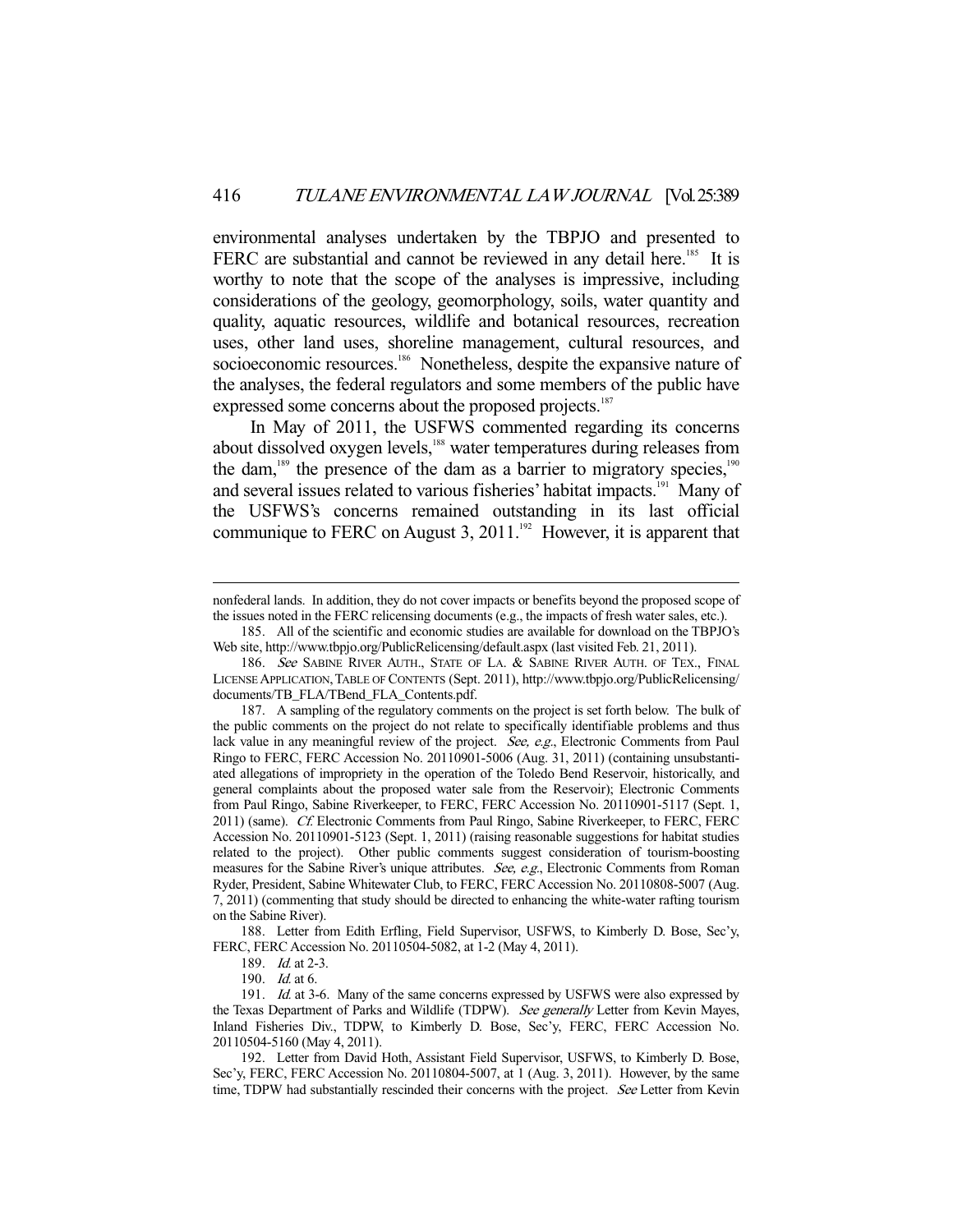at least the TBPJO is making attempts to address some, if not all, of these concerns in subsequent studies.<sup>193</sup>

 On December 28, 2011, the Forest Service submitted comments on the project noting shortcomings regarding the cultural resources impacts analyses and the effects of the project on Chinese Tallow.<sup>194</sup> The lateness of these comments, which are largely suggestions for improved analytical measures prior to approval of the license, means that no project documents have yet been released addressing the concerns.

 Because the relicensing is incomplete at the time of this writing, it is impossible to know what the ultimate outcome of these concerns will be. All that can be said of the relicensing project at this point is that unresolved issues remain related to dissolved oxygen, water temperatures, aquatic habitats, cultural resources, and invasive species. Between now and September of 2013 (the lapsing of the 1963 license), these issues must be resolved to the satisfaction of FERC.

#### VI. SUMMARY AND CONCLUSION

 Because this Article was designed as a review, and because several of the issues discussed are either in the early stages of development and discussion (i.e., the possible water sale to Texas) or are ongoing (i.e., the FERC relicensing), it is difficult to make any overarching conclusions regarding the matters herein discussed.

 The SRA certainly provides an interesting glimpse into the processes of land acquisition for large-scale public works projects. However, although these cases certainly support ongoing efforts in Louisiana (e.g., coastal restoration projects), there have been many more cases that are likely controlling in that arena.<sup>195</sup> Thus, while helpful in providing a framework for such acquisitions, it is doubtful that any SRArelated cases will be determinative of any of the State's current public works efforts. One possible exception to this premise is the Sabine River Authority v. Hughes<sup>196</sup> case, which provides interesting persuasive jurisprudence on the noncompensability of property inadvertently damaged by freshwater releases. The State would do well to keep this

Mayes, Inland Fisheries Div., TDPW, to Kimberly D. Bose, Sec'y, FERC, FERC Accession No. 20110801-5194 (Aug. 1, 2011).

<sup>193.</sup> See EXECUTIVE SUMMARY, supra note 3, at 4-5.

<sup>194.</sup> See USDA Forest Service's Comments on: Sabine River Authority's Updated Study Report, FERC Accession No. 20111228-5051, at 12 (Dec. 28, 2011).

 <sup>195.</sup> E.g., Avenal v. State, 2003-3521 (La. 10/19/04); 886 So. 2d 1085.

 <sup>196. 92</sup> S.W.3d 640 (Tex. App. 2002).